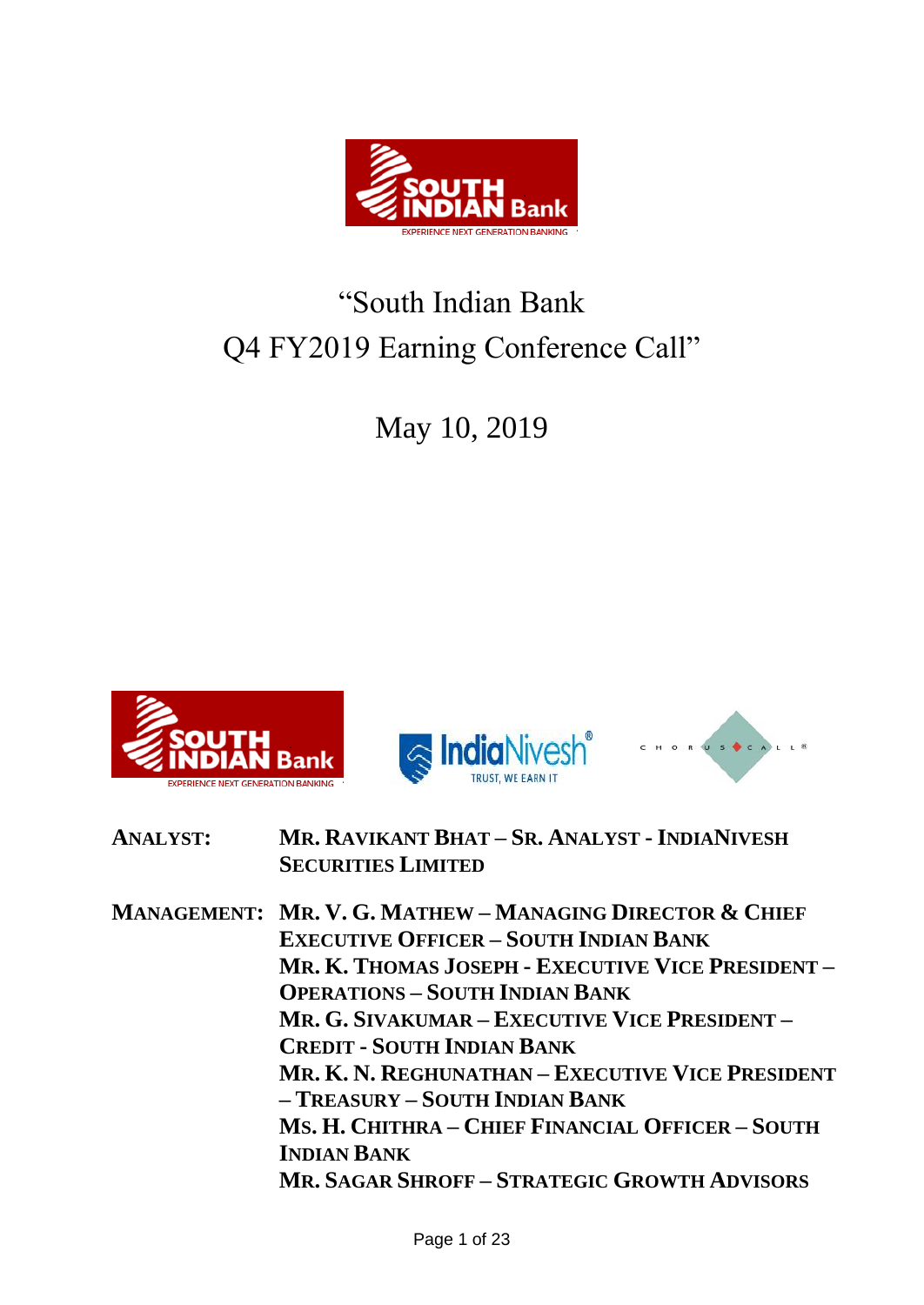

- **Moderator:** Ladies and gentlemen, good morning and welcome to Q4 & FY19 Earnings Conference Call of South Indian Bank Limited hosted by IndiaNivesh Securities Limited. This conference call may contain forward-looking statements about the bank, which are based on the beliefs, opinion and expectations of the bank as on date of this call. These statements are not the guarantee of future performance and involve risks and uncertainties that are difficult to predict. As a reminder, all participant lines will be in the listen-only mode and there will be an opportunity for you to ask questions after the presentation concludes. Should you need assistance during the conference call, please signal an operator by pressing "\*" then "0" on your touchtone phone. Please note that this conference is being recorded. I would now hand the conference over to Mr. Ravikant Bhat, Senior Analyst from IndiaNivesh Securities Limited. Thank you and over to you Mr. Bhat!
- **Ravikant Bhat:** Thank you. Good morning to all of you. It is a great pleasure to host Q4 FY2019 earnings conference call of South Indian Bank. For the call, we have joined by Mr. V. G. Mathew, Managing Director & CEO of the Bank, Mr. K. Thomas Joseph, EVP - Operations, Mr. G. Sivakumar, EVP, Credit, Mr. K. N. Reghunathan, EVP, Treasury and Ms. H. Chithra, Chief Financial Officer. Now I hand over the call to Mr. Matthew, MD and & CEO of South Indian Bank for his opening remarks. Over to you Sir!
- **V. G. Mathew:** Thank you. A very good morning to all and thanks you for joining us for our Q4 FY2019 earnings conference call. Before getting into operational and financial numbers for this quarter, I would like to highlight that our strategy to expand Retail, MSME and Agri business and increase the share of other income and improving our CASA is intact.

Now let me take you through key highlights of operational and financial performance for Q4 FY2019. As on March 31, 2019 total business for the bank stands at Rs.144,056 Crores an increase of around 13.3% Y-o-Y. Advances grew by 15.5% Y-o-Y to Rs.63,636 Crores with growth drivers continuing to be MSME, mortgage loans, agriculture advances, and auto loans. Retail loans grew by 33.9%, SME grew by 16.23% and agriculture by 9.52%. There was muted growth in corporate advances at about 4.88%. These growth figures clearly indicate the focus of expanding Retail, MSME and Agri loans portfolio.

Over the last four years bank has stayed away from various stressed sectors and on account of this, bank today have NIL exposure to sectors such as Aviation, Telecom, EPC contractors etc. The exposure to steel and thermal powers are very limited and are of good quality. With legacy problems for the large corporate sector under control and with strong growth in the retail and MSME sectors we are on the threshold of period of stable and risk-controlled growth and expansion. For FY2020 we are targeting advances growth of 18% to 20% where the focus will be again in Retail, MSME and Agri portfolio.

On the deposits front, the increase was 11.7% Y-o-Y to Rs.80,420 Crores, the CASA of the bank increased to Rs.19,467 Crores registering a growth of 13.6%, CASA now stands at 24.21% of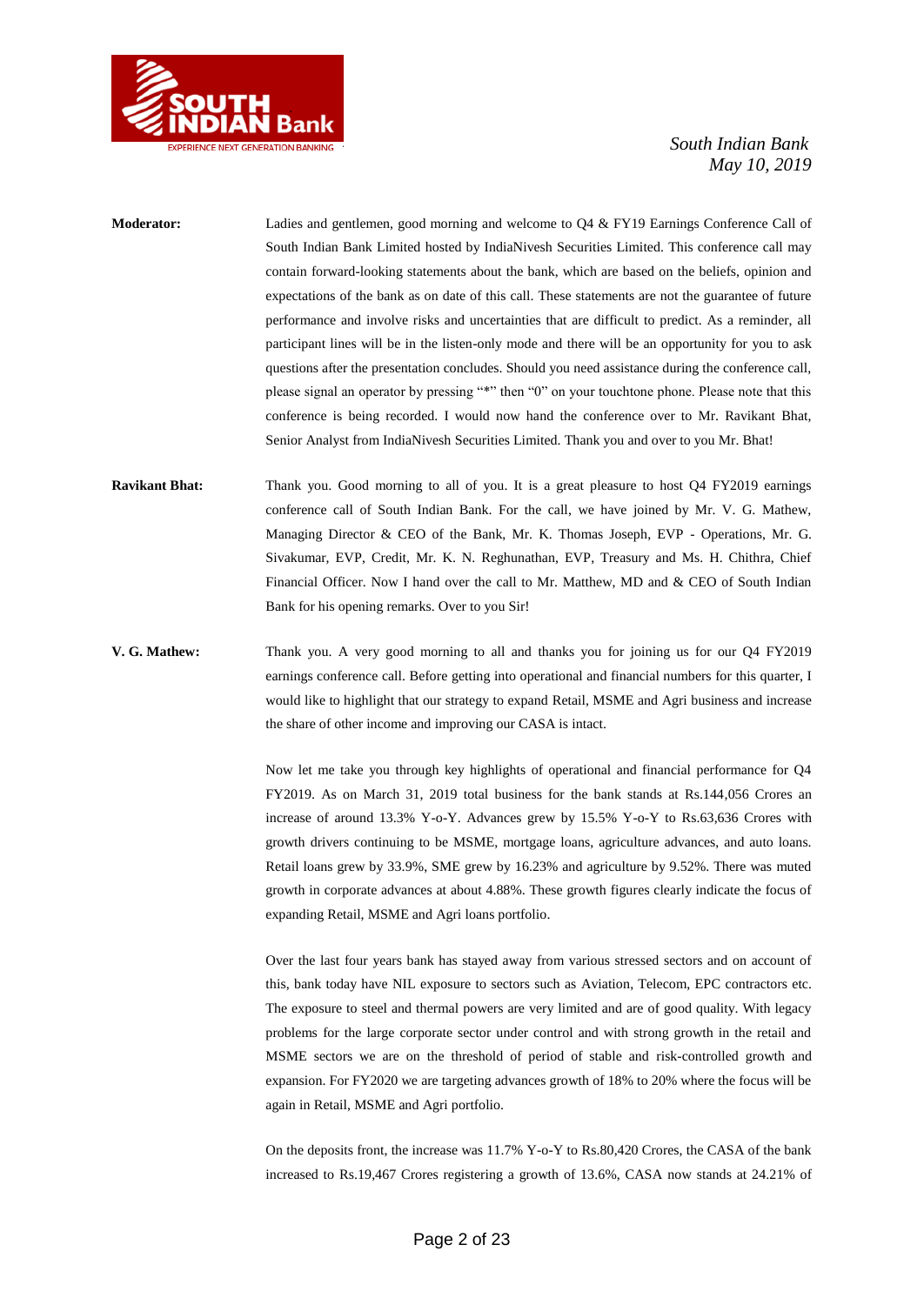

total deposits, NRI deposits grew by 13.69% on Y-o-Y basis and NRI deposits contributes 26.66% of the total deposit.

Our investment book stood at Rs.19,525 Crores of which HTM contributed Rs.15,452 Crores and AFS Rs.3,873 Crores. Gross NPA stood at 4.92% as on March 31, 2019 vis-à-vis 4.88% for Q3 and net NPA stood at 3.45% vis-à-vis 3.54% for Q3. During the current quarter, corporate NPA of Rs.114 Crores occurred because of the failure of the borrower (which is Kerala based medical college) to get approval renewed from the regulatory authority. In the current quarter, noncorporate NPA is Rs. 250 Crores despite sharp spike in agri NPA of about Rs.100 Crores.

By this, cleanup of the large corporate book, which has been going on for the last four years has come to end. Going forward we will in all likelihood be able to stick to the guidance of Rs.250 Crores accretion in NPA per quarter. Bank showed a growth in strong recovery performance during the year and achieved the targeted level of Rs.500 Crores and going forward too the recovery and upgrades will be at Rs.500 Crores per annum.

Net interest income for the quarter was stable at Rs. 499 Crores as compared to Rs.492 Crores for the corresponding quarter last year. NII for FY2019 as a whole was Rs. 2020 Crores as compared to Rs.1966 Crores for FY2018. Other income for the quarter stood at Rs.236 Crores as compared to Rs.179 Crores in Q4 FY2019 registering a growth of 32%. Treasury could achieve a better profit during the Q4 as compared to that of last financial year. Further, our technology and transaction fee registered and whole-time high of Rs.120 Crores. As we scale up our efforts on retail and MSME banking, we expect growth momentum to continue in the transaction fee business. Other income for the full year stood at Rs. 726 Crores.

Operating profit for the quarter was Rs. 328 Crores as compared to Rs. 311 Crores in same quarter last year with a growth of 5%, operating profit for the whole year was Rs. 1,239 Crores, cost to income for Q4 FY2019 was 55.44% and for FY2019 as a whole was 54.88%. We believe going forward our cost-to-income ratio should come down as we get benefits of operating leverage from our centralized operations, high fee income and treasury income getting normalized.

Provisions other than tax for the quarter is Rs. 219 Crores as compared to Rs. 149 Crores in the same period last year. Provision coverage ratio improved to 42.46%, provisions for the full year stood at Rs. 858 Crores, credit cost for this quarter stood at 122 basis points and for full year it was 109 basis points and we expect the credit cost to be in the range of 1% to 1.10% for FY2020 considering the elevated provision requirements for the next few quarters. Bank's net profit for the quarter was reported as Rs. 71 Crores while for the full year it was Rs. 248 Crores.

The Board of Directors have recommended a final dividend of Re. 0.25 per equity share subject to approval of the shareholders at the forthcoming AGM. Our capital adequacy stands at 12.61%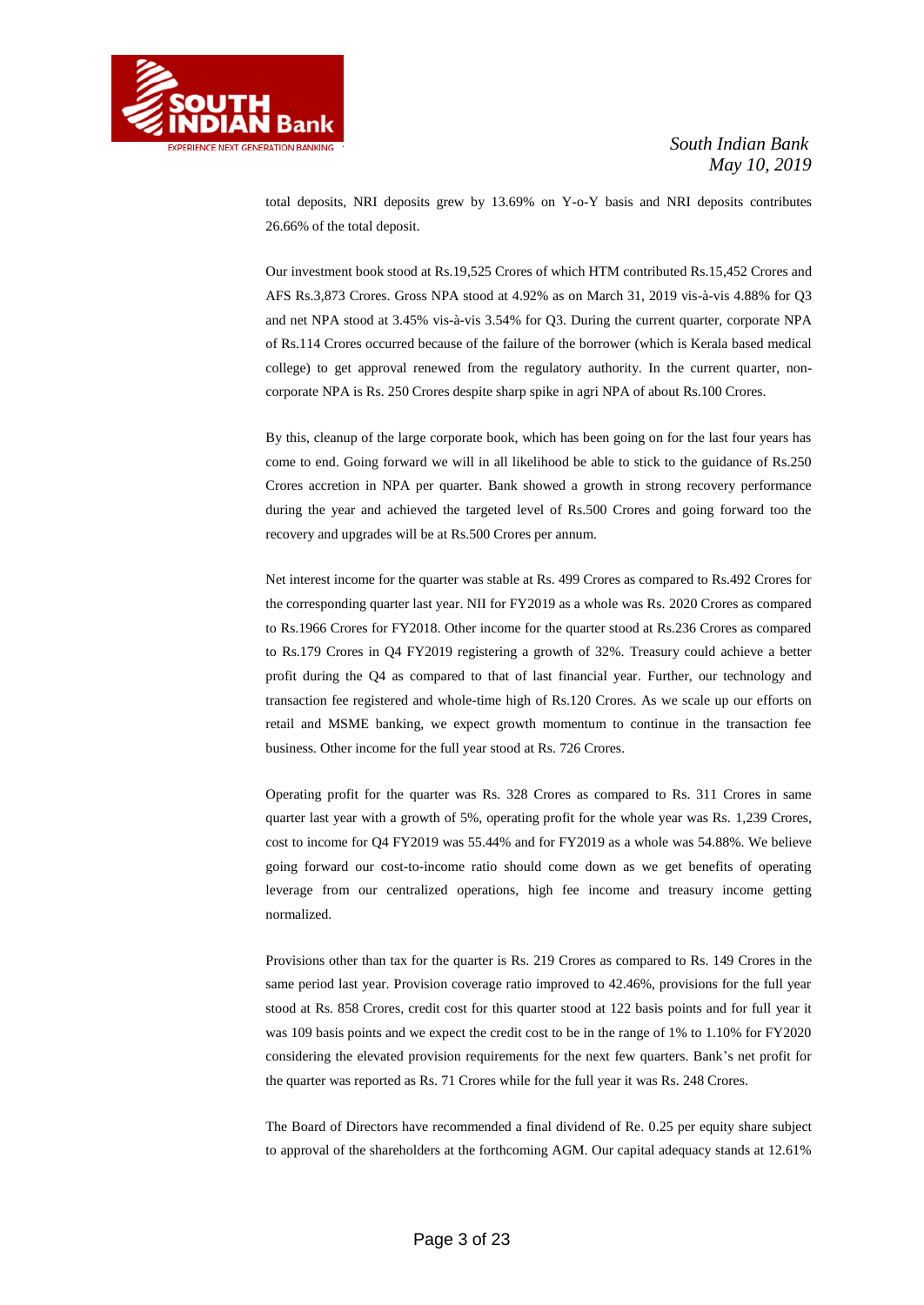

and the core CRAR is 9.97%. We recently raised Rs. 250 Crores in the form of Basel III compliant Tier 2 bonds.

We would also led to highlight that many new data analytics initiatives have been taken for increasing our MSME and retail book by mining our existing liability customer base and focused employees have been hired in the last financial year for growing this segment, which will lead to overall growth of advances in the retail and MSME sectors, which we believe is our core strength.

As on date the total employee count stands at 7,822 and during the quarter bank had opened 13 branches. We now have 870 branches, 53 extension counters and 1406 ATMs. 9 new branches were opened in Kerala and 4 were opened in South India ex-Kerala.

With this, we open the floor for questions if any.

- **Moderator:** Thank you. We will now begin the question and answer session. Ladies and gentlemen, we will wait for a moment while the question queue assembles. We take the first question from the line of Jai Mundhra from B&K Securities. Please go ahead.
- **Jai Mundhra:** Sir good morning and thanks for the opportunity. Sir couple of questions first on asset quality, so this quarter we have seen that below BBB book has gone up from around Rs. 400 Crores last quarter to around Rs. 1000 Crores plus in this quarter so if you can explain what is your sense on this portion of the book and any Sir breakup here?
- **V. G. Mathew:** In BBB and below that we are talking about Rs. 100 Crores and above, it is 8.8%, which is around Rs. 800 Crores, Rs.773 Crores to be precise. There are four accounts in that and all of them are not even in SME 0, all of them are standard, the largest among them is a multi-division company which belongs to a very strong and well-established group and already there is another rating which is BBB, but we have taken the lower one and I believe things will show remarkable improvement in the current financial year when the results are out, that is what I understand. Second is the road project, which again has been taken over by a new group may be couple of years back and again absolutely no SMA 0 issue even in this account. The third one is airport based in Kerala and absolutely no concerns on that, it has been commissioned and performing very well. Last one is hotel project involving in two three hotels belonging to a very well established and well recognized NBFC group in Kerala and absolutely no concerns on any of these accounts.
- **Jai Mundhra:** Thanks for the clarification so these group even though they are below BBB and you believe this would be sustaining their standard classification is that correct Sir?
- **V. G. Mathew:** Absolutely, I mean we have been watching these accounts on and there is not even SME 0 status for any of these for accounts.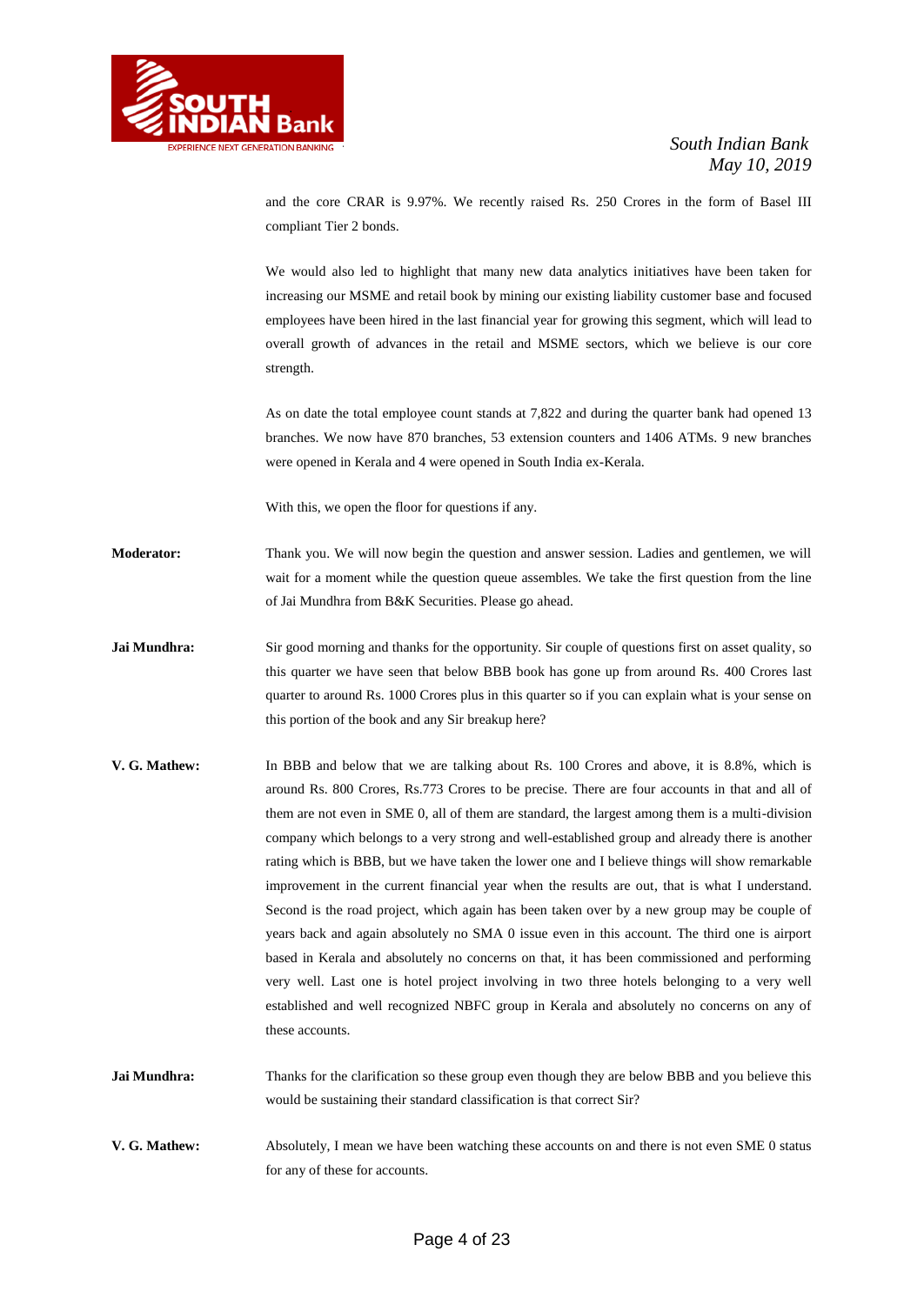

Jai Mundhra: Sure and the first account that we mentioned multi-division company, BBB, is it like conglomerate infra to NBFC conglomerate? **V. G. Mathew:** No, it is not that, it is a very well-established group and based out of Kolkata and manufacturing and very strong on that front. There is no concern about it. **Jai Mundhra:** Sure Sir and Sir just one clarification, also now we have seen that the number of account where the ticket size is more than Rs.100 Crores has come down to Rs.300 Crores so total exposure is around Rs.12,000 Crores so how does this mean each individual account has become less than Rs.100 Crores right that is the way to look at it? **V. G. Mathew:** I will be able to give you that separately, but I can only tell you this, I have absolutely no exposure to telecom, aviation, EPC contract in the standard asset book. Absolutely no exposure to any of these accounts this area. we only have one steel exposure which is a company which belongs to a group which had no default history in is entire existence and that is about all and if you are talking about road projects, we have not taken a single road projects in the last four years so we will stay away from all these things, so we believe we have a very clean portfolio coming up there. Jai Mundhra: Lastly Sir if you can quantify the SME II, last quarter I believe it was around Rs.1890 Crores how has that moved? **V. G. Mathew:** SME II has moved quite well for us so today stands at 1.71%, it was 7.38% in March 2016, 4.28% in March 2017 and 2.20% in March 2018. Today it stands at 1.71%. **Jai Mundhra:** 1.17%? **V. G. Mathew:** 1.71%. **Jai Mundhra:** Thank you Sir. I will come back. **Moderator**: Thank you. The next question is from the line of Chandra Govind from Ashmore Investment Advisors. Please go ahead. **Chandra Govind**: Sir my question was regarding the yield on advances so when I compare last year MCLR rate and this year MCLR rate, there was almost an increase of 45 BPS, but when I look at the yield on advances, there was no improvement over the year so how one should look at these? **V. G. Mathew:** That is a very important point. I mean of course there are two aspects, one side is that the MCLR does not get fully re-priced, all the changes do not get repriced immediately that is one part of it, but they should have been slightly better, transmission of that during this period, but it has not happened for one primary reason that is where the accounts are having significant amount of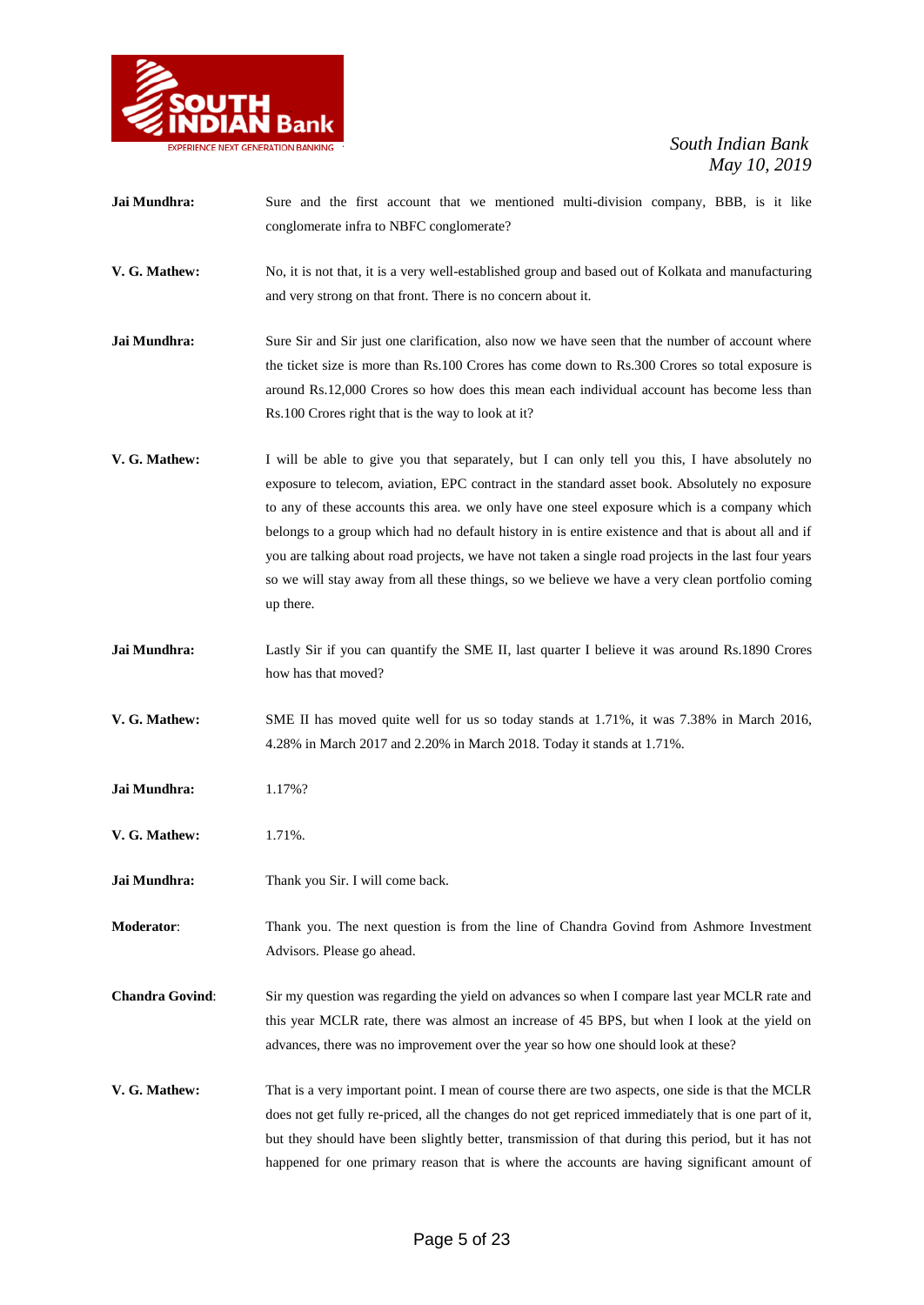

collateral security and very good rating, which is the case with lot of our accounts. We are not able to charge the kind of increase in the MCLR fully. We may have to compromise, so a part of it will be charged, part will not be fully charged because in the spread portion may come down that is one side. Secondly the growth is coming more on the MSME, retail side, as you will know it is growing at 34% and that is 29% of the book while the rest of it is growing at much smaller level so these are the two things that would definitely impact that.

**Chandra Govind**: Okay in that case NIM for the current quarter was 2.46%, so there should be no improvement in that case?

**V. G. Mathew:** We are working on improvement for various things for example today we are in a position to talk about not having to write down interest on the account of NPA, this has been a problem which we have been facing almost every quarter for the last four years, some unexpected large NPAs happen and that part is finished that is one part of the story. That is most important one I would say. Secondly, we are really working very hard on the CASA side the improvement must happen. Thirdly what we are trying to do, one more side that we have not talked about is what is happening on the liability side, we have been managing the gap between deposits and advances using purchase liabilities. Now the purchase liabilities used to be comfortable because we were able to get it at cost sometimes lower than retail deposit even that was the trend until substantial part in the last year and even part of this year. Today the position is that or at least in last six months the position is that, the costs would have increased by almost 40 to 50 basis points on the purchase liabilities that also has impacted, So all these things will get corrected and addressed differently as we go forward that is what we are trying to do. We are focusing on the retail deposits, I mean until if the liquidity position improves if the market and again the pricing comes back on the liability side on the purchase liabilities, I mean that is fine with us otherwise we need to really ensure that the purchase liabilities are limited as much as possible so that we are working on all these things simultaneously plus we are in position to now look at credit at a slightly lesser level of collateral etc., because the entire centralization of credit processing is completely over today right from agri to MSME to retail to corporate everything is on centralized platform and therefore today we have highest level of control and comfort on, on boarding and therefore we can take asset, which are not carrying the level of collaterals that we used to insist on earlier so these are all things which are going to help us in improving the NIM's.

**Chandra Govind:** Okay so in that case what is the internal target for FY2020 for the NIM's?

**V. G. Mathew:** Internal target is higher, but we should be looking at around say 15-20 basis points improvement during the year.

**Chandra Govind**: One data keeping questions, what was the actual number for SMA II in terms of growth?

**V. G. Mathew:** Rs.1,091 that is 46 accounts with Rs.444 Crores in the SMA II Rs.5 Crores and above, 46 accounts and Rs.444 Crores and less than Rs.5 Crores that is Rs.0 to Rs.5 Crores is 3264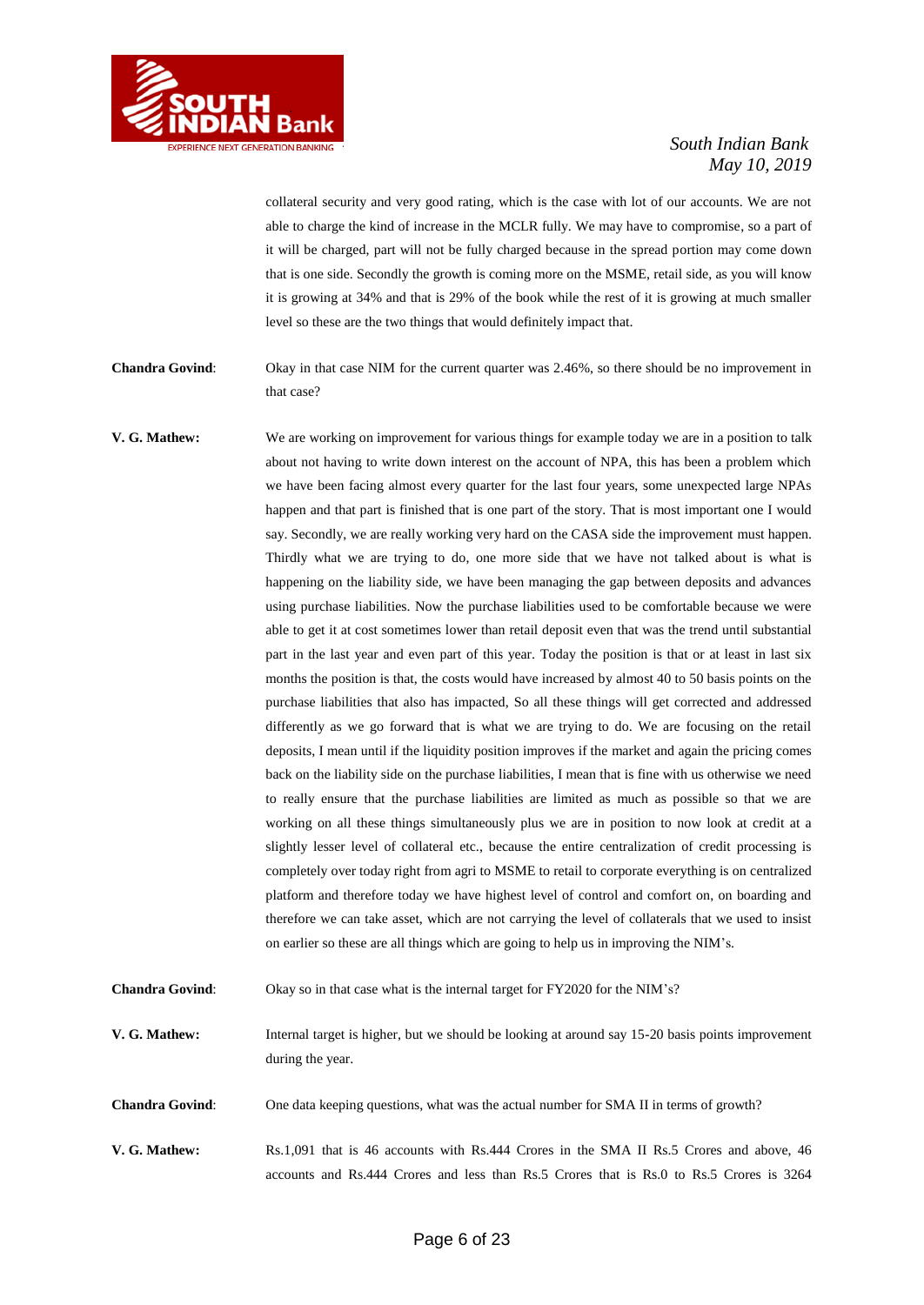

accounts and Rs.647 Crores outstanding, total Rs.3310 accounts with Rs.1,091 Crores outstanding.

**Chandra Govind**: We do not have any SMA II account in 100 and above?

**V. G. Mathew:** No we do not have anything at all in Rs.100 Crores and above it is zero, Rs.50 Crores to Rs.100 Crores is also zero and Rs.25 Crores to Rs.50 Crores, it is two accounts with Rs.98 Crores and Rs.5 Crores to Rs.25 Crores is 44 accounts with Rs. 346 Crores.

**Chandra Govind:** And my last question on agri slippages was there any one-off?

**V. G. Mathew:** One plantation is only thing that I can say it is slightly on a one-off side, but that is not the point, but more than that I think it is something about some expectations of debt waiver and things like that because the interest servicing has to be happen in on March 31 typically and therefore I believe some of them certainly did not meet that commitment may be fairly deliberately expecting certain waivers and so therefore spiking this, there and even going by the trend during the last one month, we do not find any spike of this variety going forward.

**Chandra Govind:** Got it. Thank you.

**Moderator**: Thank you. The next question is from the line of Sapna Laha from Bajaj Holdings. Please go ahead.

**Sapna Laha:** Sir what is the equity raising plan this year?

**V. G. Mathew:** This year we would require additional funds. As we know that we have already raised some Rs.250 Crores of Tier II during the month of March and of course we have more approvals, we have more headroom to take more Tier II or even additional Tier 1 or QIP or any other option that is available to us, but we will need raise capital. Today the CRAR stands at 12.61, but we have planned growth of around 20% so obviously we will need some more money.

**Sapna Laha:** Sir can you give me the details of the medical college, which has slipped this quarter?

**V. G. Mathew:** Mentioned earlier also may be for the last one year we have been mentioning this is a very good dental college first, which is running very well for the last several years and then they also started a medical college, which is also running for the last four years, but then they are supposed to get yearly regulatory approvals until fifth year, so currently they have not been able to get the renewal done and there has been a concern about it for the last one year. So, we had given them the final date as March 31, 2019. If they are able to show that it is fine, otherwise we said we should be compelled to classify it as NPA because of the inherent risk, so we will see going forward whether they are able to get the licence.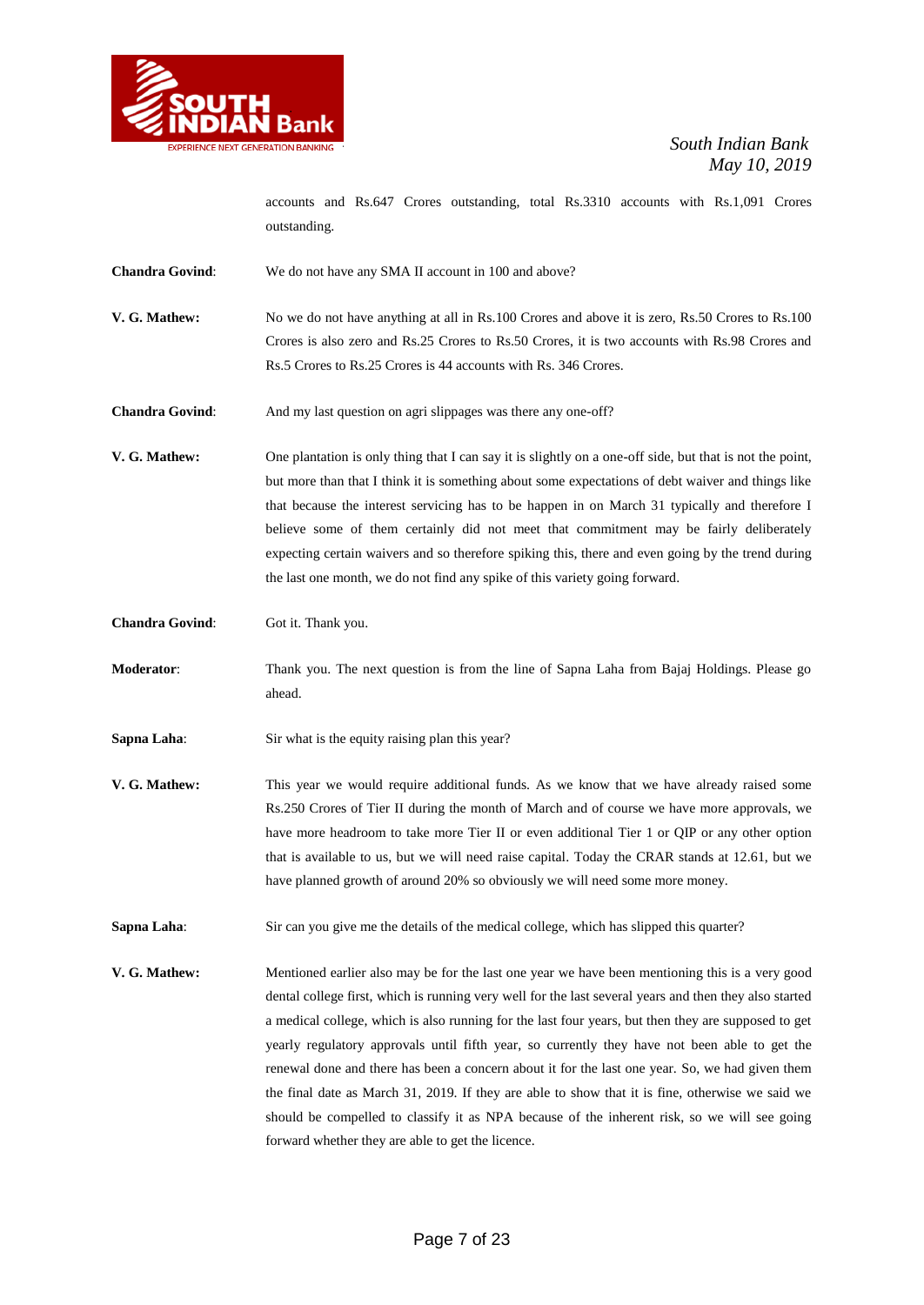

| Sapna Laha:          | Can you quantify some of this exposure to stressed companies like Reliance ADAG Group or<br>something like this?                                                                                                                                                                                                                                                                                                                                   |
|----------------------|----------------------------------------------------------------------------------------------------------------------------------------------------------------------------------------------------------------------------------------------------------------------------------------------------------------------------------------------------------------------------------------------------------------------------------------------------|
| V. G. Mathew:        | We have no exposure.                                                                                                                                                                                                                                                                                                                                                                                                                               |
| Sapna Laha:          | No exposure to Reliance?                                                                                                                                                                                                                                                                                                                                                                                                                           |
| V. G. Mathew:        | No.                                                                                                                                                                                                                                                                                                                                                                                                                                                |
| Sapna Laha:          | And for Essel group?                                                                                                                                                                                                                                                                                                                                                                                                                               |
| V. G. Mathew:        | No.                                                                                                                                                                                                                                                                                                                                                                                                                                                |
| Sapna Laha:          | Thank you.                                                                                                                                                                                                                                                                                                                                                                                                                                         |
| <b>Moderator:</b>    | Thank you. The next question is from the line of Sandeep Jain from Birla Sun Life Insurance.<br>Please go ahead.                                                                                                                                                                                                                                                                                                                                   |
| <b>Sandeep Jain:</b> | Thanks for taking questions. Just continuing on the last question, on that medical group how<br>much we have exposure?                                                                                                                                                                                                                                                                                                                             |
| V. G. Mathew:        | Rs.114 Crores, the whole thing is only that.                                                                                                                                                                                                                                                                                                                                                                                                       |
| <b>Sandeep Jain:</b> | Okay, you were the sole lender, or it is a consortium account?                                                                                                                                                                                                                                                                                                                                                                                     |
| V. G. Mathew:        | We are the sole lender. It is a long relationship. It was running very well, and we have got very<br>large amount of primary security and also very large amount of collateral security by way of land<br>right in the city of Trivandrum. We have absolutely no concern on recovering the money, it is not<br>like syndicated debt problems that we have in encountering till now and they are also looking at<br>various solutions.              |
| <b>Sandeep Jain:</b> | So, I remove the Rs.114 Crores odd on your gross addition this quarter, so it is somewhere<br>around Rs.254 odd Crores in that you are saying that the agri slippages is there would be how<br>much?                                                                                                                                                                                                                                               |
| V. G. Mathew:        | Rs.100 Crores.                                                                                                                                                                                                                                                                                                                                                                                                                                     |
| <b>Sandeep Jain:</b> | So it may be somewhere around Rs.150 Crores odd, but you are giving guidance for the next<br>quarters or next four quarters, quarterly guidance of slippages are somewhere around Rs.250<br>Crores odd right, so by what mean you give that kind of guidance of Rs.250 Crores odd slippages<br>for the quarter coming for the quarterly slippages. If you were saying that Rs.100 Crores is Agri<br>and Rs.114 Crores odd is the one-time kind of? |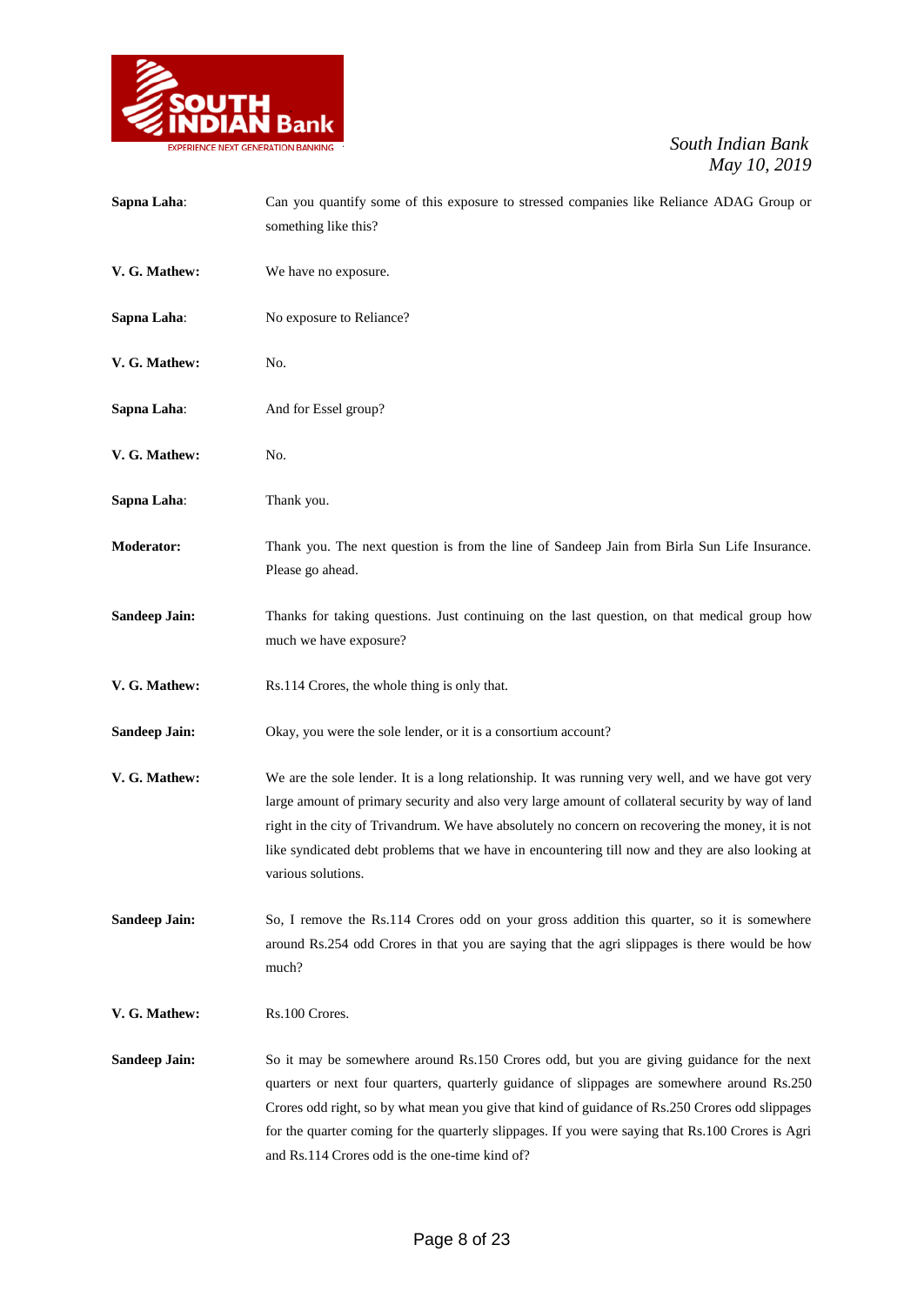

| V. G. Mathew:         | Are you hinting that it is on the higher side?                                                                                                                                                                                                                                                                                                                                                                                                                                                                                                                                                                                                                                                                                                                                            |
|-----------------------|-------------------------------------------------------------------------------------------------------------------------------------------------------------------------------------------------------------------------------------------------------------------------------------------------------------------------------------------------------------------------------------------------------------------------------------------------------------------------------------------------------------------------------------------------------------------------------------------------------------------------------------------------------------------------------------------------------------------------------------------------------------------------------------------|
| <b>Sandeep Jain:</b>  | That is what I am saying that it is on the higher side. If you are saying that Rs.250 odd Crores is<br>the one-time kind of and if again you are giving a Rs.250 Crores kind of guidance for the<br>slippages, so are you seeing any inherent weakness from stressed account which is coming kind<br>of?                                                                                                                                                                                                                                                                                                                                                                                                                                                                                  |
| V. G. Mathew:         | No, we are not seeing any inherent weakness. We are not seeing any major one-off or any of<br>those things, but I think this is the indication that we had given earlier, we will see, let us see<br>what happens in the Q1, Q2, Q3. We would rather at the moment stick to $Rs.250$ Crores<br>maximum slippages and the Rs.500 Crores minimum upgrade and recovery.                                                                                                                                                                                                                                                                                                                                                                                                                      |
| <b>Sandeep Jain:</b>  | And from where this upgrade and recovery will come, any lumpy account kind of thing, can you?                                                                                                                                                                                                                                                                                                                                                                                                                                                                                                                                                                                                                                                                                             |
| V. G. Mathew:         | Unlike earlier now the kind of NPAs now which are coming up whether it is an Agri or MSME<br>or in the mid corporate they are all recoverables and like syndicated debt or things like EPC<br>contractors where we are not able to recover anything. Here it is not like that and a lot of the sole<br>banking situation and we are pretty sure about how to go about it and a lot of work is going on,<br>that is why we have been able to show the same, we had a target of Rs. 500 Crores and we have<br>achieved that and the same thing will be happening going forward too.                                                                                                                                                                                                         |
|                       |                                                                                                                                                                                                                                                                                                                                                                                                                                                                                                                                                                                                                                                                                                                                                                                           |
| <b>Sandeep Jain:</b>  | Thanks.                                                                                                                                                                                                                                                                                                                                                                                                                                                                                                                                                                                                                                                                                                                                                                                   |
| <b>Moderator:</b>     | Thank you. The next question is from the line of Haresh Kapoor from IIFL. Please go ahead.                                                                                                                                                                                                                                                                                                                                                                                                                                                                                                                                                                                                                                                                                                |
| <b>Haresh Kapoor:</b> | Just few questions. One is if I just look the average SME loan per account that has gone up like<br>20% Q-o-Q, so what really happening there, is it we are actually taking more exposure to the<br>same account because they are in stress or it is just one off kind what is happening there? It is on<br>slide 12?                                                                                                                                                                                                                                                                                                                                                                                                                                                                     |
| V. G. Mathew:         | So basically what we are saying is our desire is to do MSME advances of slightly higher nature,<br>higher value obviously that is the way we are looking at it definitely and the average ticket size is<br>certainly not on the higher side, we would like to see a reasonable improvement in the ticket size<br>also. Of course today what is happening is a large number of business loans are also getting<br>sanctioned that is less than Rs.2 Crores kind of loans that is also getting sanctioned, but then we<br>are also looking at MSME loans which are may be in the range of Rs.10 Crores to Rs.15 Crores<br>if it is well collateralized, if it is a non-group, it is already dealing with us in deposit base, so we<br>have no problem in entertaining those cases as well. |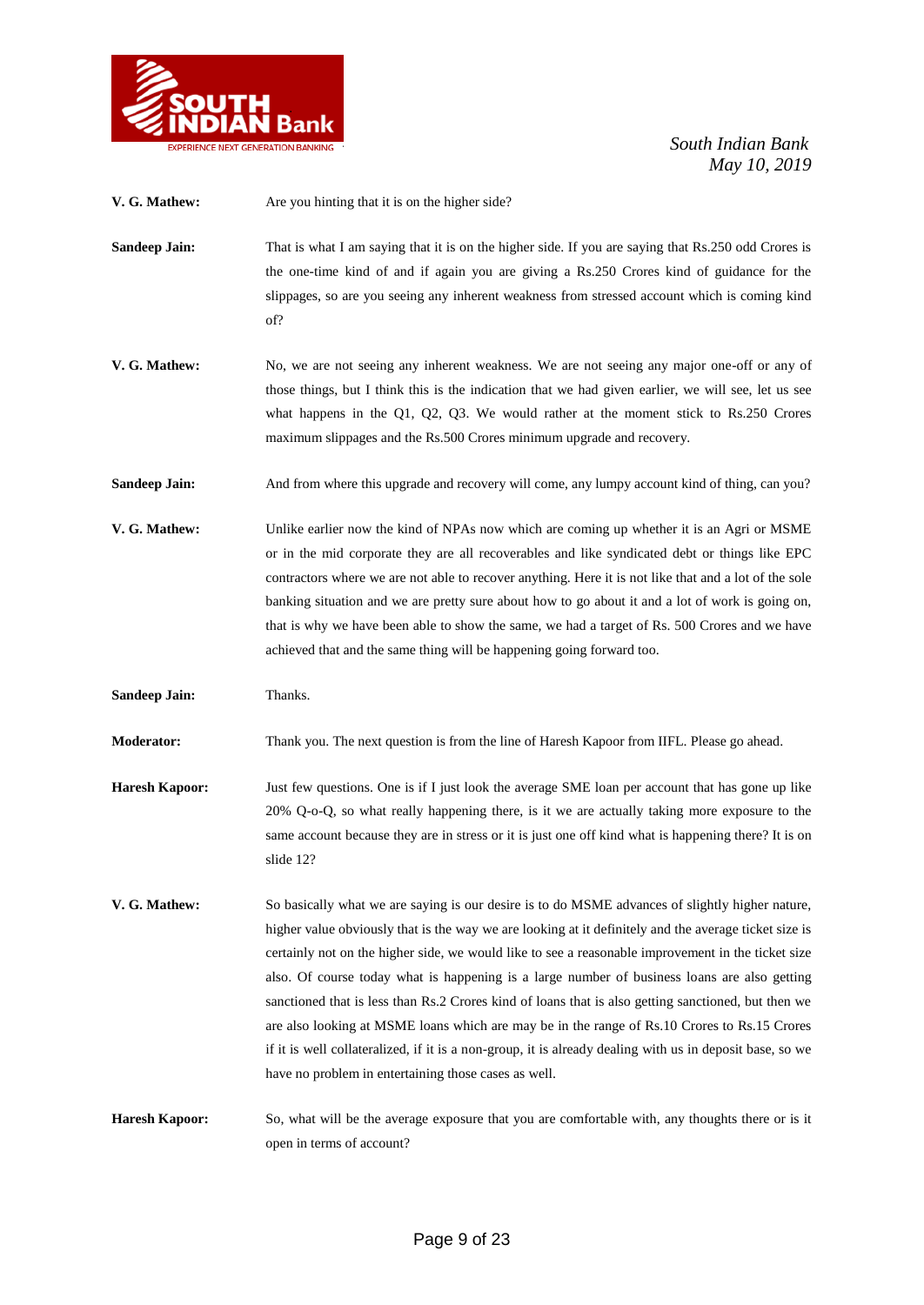

- **V. G. Mathew:** We are very comfortable in taking exposures on two levels, as I mentioned up to Rs.2 Crores business loans, which are basically on the basis of very parameterizable numbers, so it is very easy, in those cases we have absolutely no difficulty if the quality is coming up as a very superior one. The other one, we also have a portfolio of slightly larger MSME because we got about 200 branches, which are what we call green channel branches, which are specifically meant for developing MSME and mid corporate kind of business, so those branches obviously the current level is much higher. The capacity is much higher; therefore, these branches can maintain better relationship and on board slightly larger customers, so average ticket size will be more in the range of may be this 40, 45, 50 that kind of things depending on how many numbers are coming up on both sides. Haresh Kapoor: How many of these clients will be you as a percentage been a sole lender, let us say last year compared to this year or anything? **V. G. Mathew:** Mostly sole lenders. **Haresh Kapoor:** Second part is if, I look at your service and trader kind of exposure the retail, entrepreneur that has fallen on a QoQ basis and you have seen pretty strong growth on the gold portfolio. As far as gold side, is it more on the agri gold and second on the services and traders why is that you have seen a degrowth, is anything else there? **V. G. Mathew:** On the gold side, we are around 16% to 17% of the portfolio is collateralized with gold that is with Agri and MSME put together, if you look at it around 17%, if I remember correctly that is collateralized with gold. But as far as the other part is concerned that is the pure gold that is retail gold we are very focused on that because this is a portfolio, which has done very well for the bank and we would like to see that this is growing and we have been trying to see that there was a good traction in this, but last one or two years we have not been able to show a significant growth, but the focus is very much there on that and around 300 branches of the bank are typically placed in such areas where there is a lot of potential for such gold, so we believe that these branches should definitely focus on this and improve our gold loan portfolio. **Haresh Kapoor:** And the services and traders' part that you have seen a decline is there any reason you have pulled back or what is happening there?
- **V. G. Mathew:** Not exactly a pull back as such, because traders are important for us, but then one thing is very clear, the trade segment we are very particular, trade and what we call gold wholesalers, we are very particular that they should maintain high amount of collateral security, for example, gold it is 100%, for traders also it is more like 50% to 100% kind of collateral securities what we are looking at, so only if it is meeting these criteria we will be looking at those sanctions and with the centralized on-boarding, so obviously the parameters are not met it would not be sanctioned, so there will be a correction period that we expect, it will not be growing exactly like in the past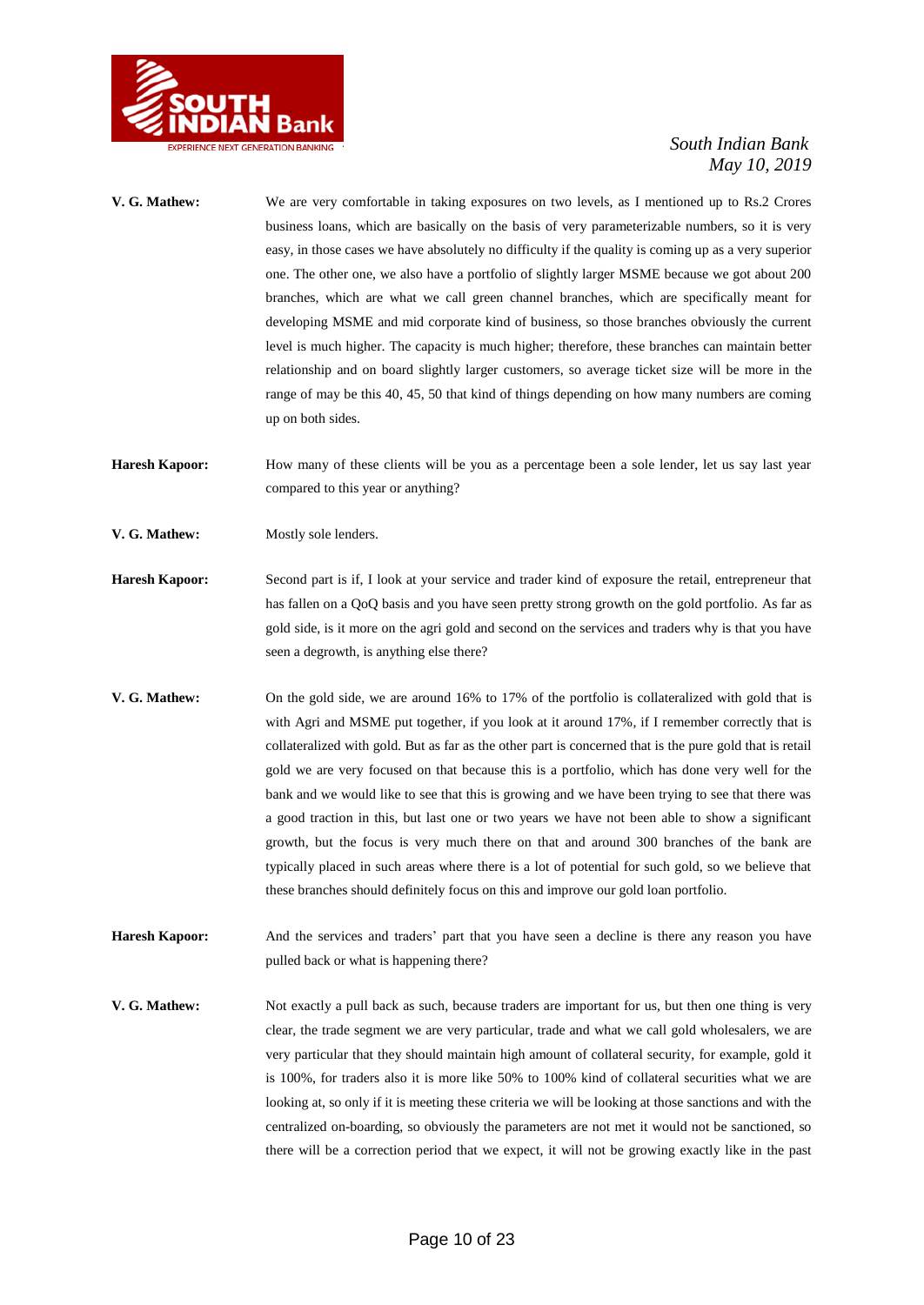

because it is on a centralized platform where the decisions are taken by a committee, totally away from the sanctioning branches and regions.

- **Haresh Kapoor:** Just last thing, you just talk about the geography or any other industry in particular where you are seeing lower portfolio and successes in trader's pool?
- **V. G. Mathew:** Not really, in fact our portfolio growth is significantly in Kerala and Tamil Nadu. These areas we are doing quite well on that side, but otherwise other areas it is more like MSME, but traders yes it is important for us subject to meeting the collateral security requirements.
- **Haresh Kapoor:** Sir last thing, on this other portfolio also there is some pretty strong growth, so what is the driver there?
- **V. G. Mathew:** Yes, we have got institutions and all these professional services and all those things, they are all getting clubbed in that, this is what I understand that is we have got, say for example, if a school, all these things are coming up, it will get classified there and even the personal loans will get classified under that yes.
- **Haresh Kapoor:** Okay Sir. Thank you and good luck Sir.
- **Moderator:** Thank you. The next question is from the line of Nitin Agarwal from Motilal Oswal. Please go ahead.
- **Nitin Agarwal:** I have three questions, firstly the Agri slippage, which you mentioned an expectation of loan waivers that has happened, is this specific to any one state or you are seeing it across the states that you operated?
- **V. G. Mathew:** We have only primarily, I mean, our Agri business is Kerala and Tamil Nadu, to a very limited extent in Karnataka, but otherwise it is primarily Kerala and Tamil Nadu and initially we were thinking, there would be some problem coming out of the flood and things like that, but then we were very willing to offer flood relief schemes. The schemes were made available to whoever was willing to take that, in fact, we had made a very special drive for that, but some people have not taken it saying that they would definitely be repaying on time the interest, servicing would be met, but the final position is that they have not met.
- **Nitin Agarwal:** So, these agri slippages are coming in equally from Tamil Nadu and Kerala?
- **V. G. Mathew:** It is almost across the geographies; I mean we are primarily for South India geography and I think there is not much of a difference that we find.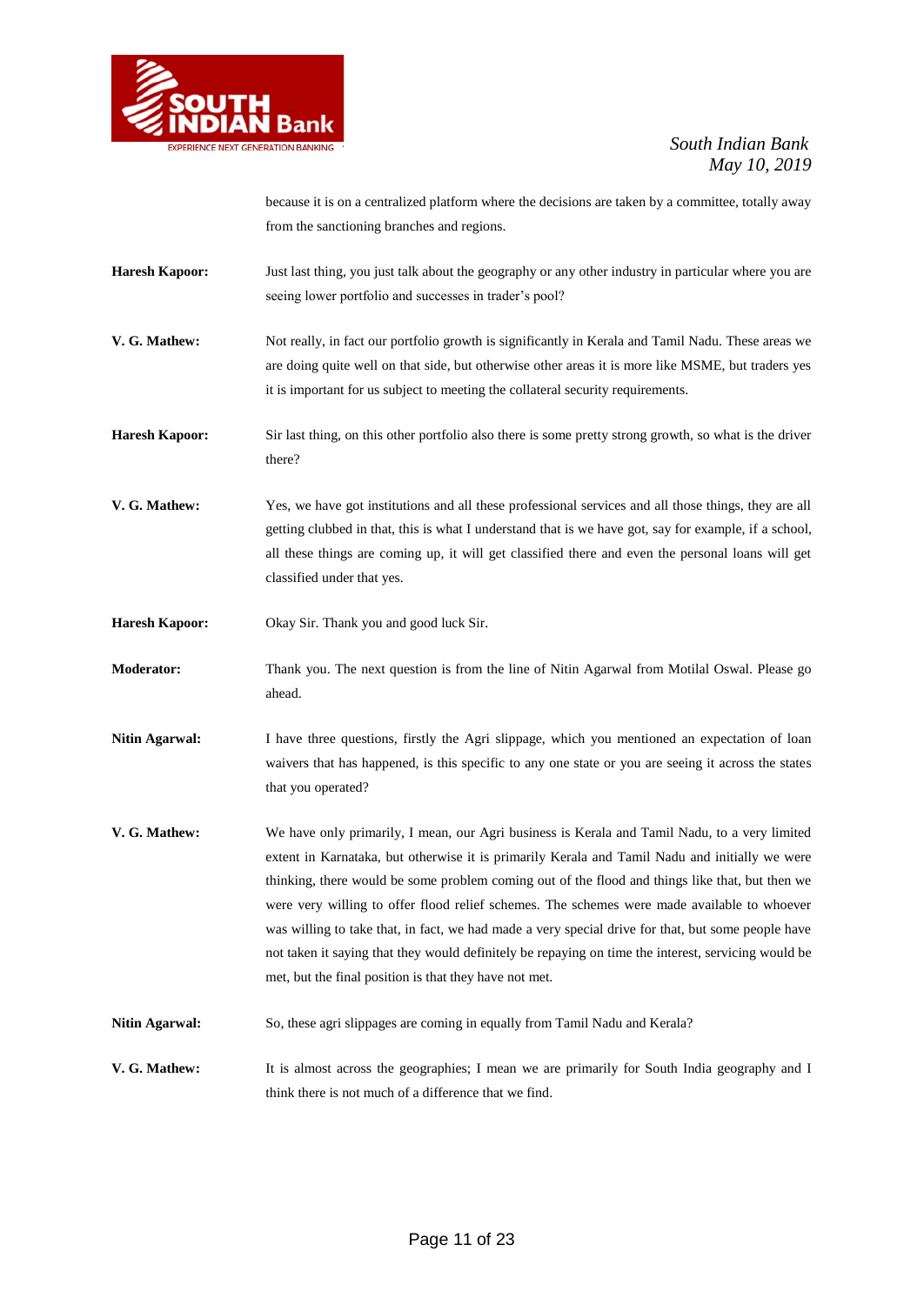

- **Nitin Agarwal:** Secondly like this quarter we have added more branches than we typically have added in the past many quarters, so what is the outlook there and which region do we plan to expand in terms of branches further?
- **V. G. Mathew:** Yes, around 9 branches are in Kerala and others are in South India, but typically in Andhra and that is one geography where we are very keen on growing because we got a lot of branches in the Telangana, but in the Andhra we do not have branches and we believe that it is a very important region for us. And similarly going forward the growth will be as we were always mentioning wherever the clusters exist, where we have larger potential like we find for example Ludhiana we are very happy about our branch presence, like that in some of the very well known industrial centres we would like to have a greater presence.
- **Nitin Agarwal:** Lastly Sir when we guide on like the credit cost for FY2020, so what sort of provisioning coverage are we looking to achieve on our IL&FS exposure?
- **V. G. Mathew:** IL&FS we have around 15% provision at the moment. We are still not very clear exactly how it is going to move because we do not have any full clarity about it, but then we would definitely like to take a higher level of provision there. We will do that as we go along.
- Nitin Agarwal: Thank you much Sir.
- **Moderator:** Thank you. The next question is from the line of Tanubhav Vashist from Sharekhan. Please go ahead.
- **Tanubhav Vashist:** Good morning everyone. Thank you for taking my question. My first question was, if you finalize the point, we were talking about net interest margin, so you said you are looking internally for an improvement of 15 to 20 basis points, so that is from the current quarter of 2.46% or is it from 2.65%?
- **V. G. Mathew:** Yes, in fact, it was always from the 2.65%, you are absolutely right about it, 2.65% plus 15 is 2.80% is what we are looking at, that is what I said internal targets are a little different while today I am only talking about 15 basis points from where we stand that is a conservative way of looking at it, but definitely that is not the internal target, what you said is right.
- **Tanubhav Vashist:** Going through the segment results provided by the company, so in the retail banking segment the profitability from around Rs.109 Crores in December 2018 quarter has come down to Rs.73 Crores, which is a significant fall and that has impacted the overall profitability through, so any specific reason why the retail banking segments has done poorly this time around?
- **V. G. Mathew:** No, the retail-banking segment has not done poorly at all it has grown quite well. We will give you separately. Agri slippage I believe is the one contributing to it, but we will come to you and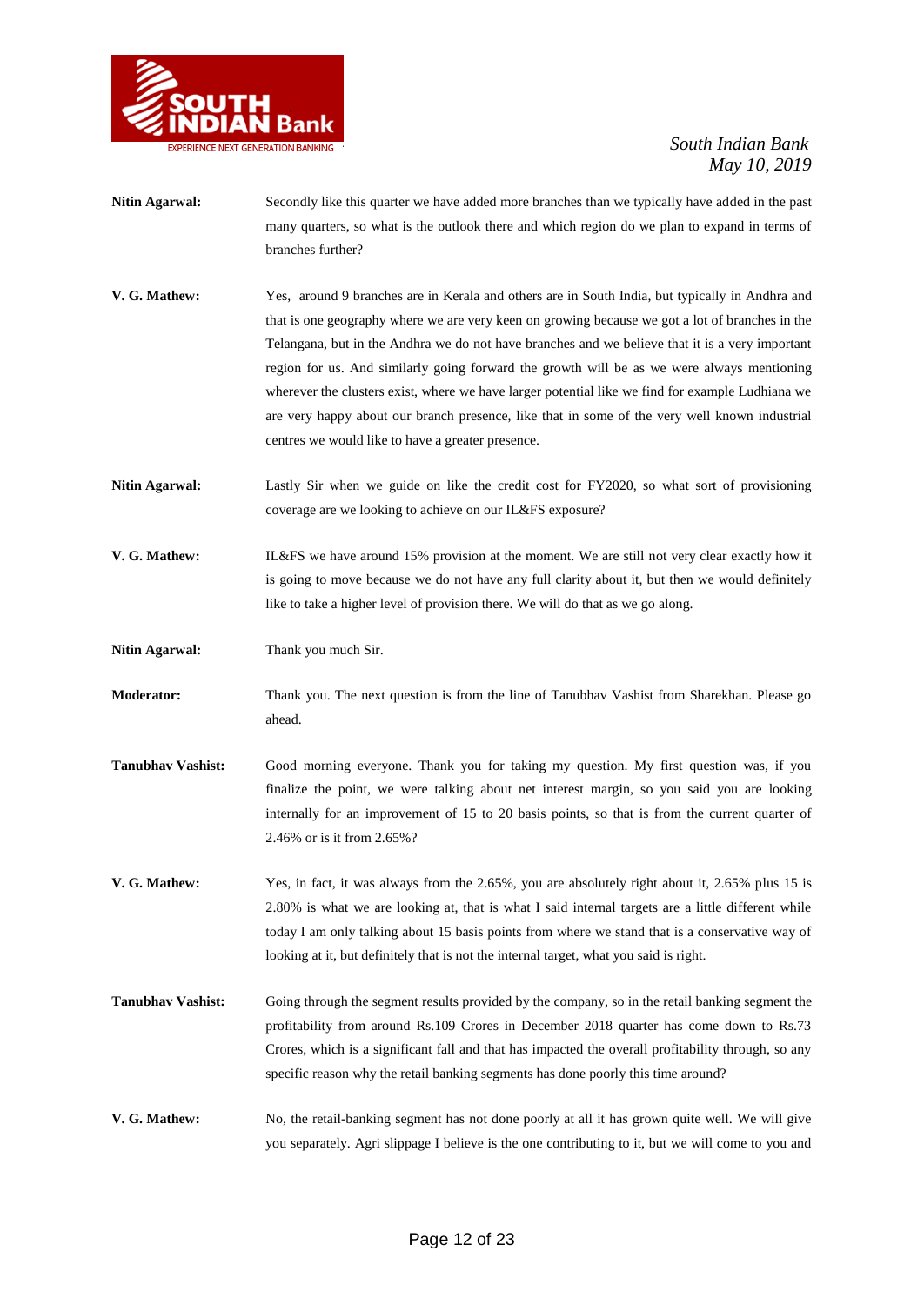

give you separately because that one is done differently, we will do that, we will come to you separately on that.

- Tanubhav Vashist: Thank you. That is from my side. Thank you.
- **Moderator:** Thank you. The next question is from the line of Amit Rane from Quantum Securities. Please go ahead.
- **Amit Rane:** Thank you for the opportunity. Sir I just want one data point, what is the average cost of the Tier 2 bonds that we have raised recently?
- **V. G. Mathew:** 11.75% semi annual.

Amit Rane: Sir can you share your outlook on ROEs for next two years?

**V. G. Mathew:** I would rather talk about the ROA part, leverage of course as you know is pretty good for us so it is a derived number, the ROE, so I would rather talk about the ROA. Now the ROA is pretty low today because of the very large amount of credit loss that we have to provide for, that is what is happening today. Now I do not expect a significant improvement in the provisioning going forward too. I am very confident on the slippage part, but I am not confident of the exact nature of provisioning that is required going forward. Of course, I am very well aware of the fact that we have only 42.46% of provision coverage ratio, which should move to at least 60% plus at the earliest so obviously that is the reason why we have been talking about credit provisioning of something like Rs. 200 Crores every quarter, so that is the number that is going to happen therefore, it will be around 1% to 1.1% credit cost depending upon the advances level, average advances level, so that is what it is.

**Amit Rane:** Sure Sir. Thanks a lot.

**Moderator:** Thank you. The next question is from the line of Pranav Gupta from Birla Sunlife. Please go ahead.

**Pranav Gupta:** My questions have been answered.

**Moderator:** Thank you. The next question is from the line of Dr. Allen Baby from Gems Wealth. Please go ahead.

**Allen Baby:** Good morning. Thank you for the opportunity. Sir I actually got two questions, one question has been partially answered, so it is inline with the broad analysis why our profitability has been low despite growth in the business is because of primarily on the pricing of a book that actually translate to the income and other reason is in high elevated cost income structure, so when I see your presentation, I think 47% has become 55%, so can you hear us through that?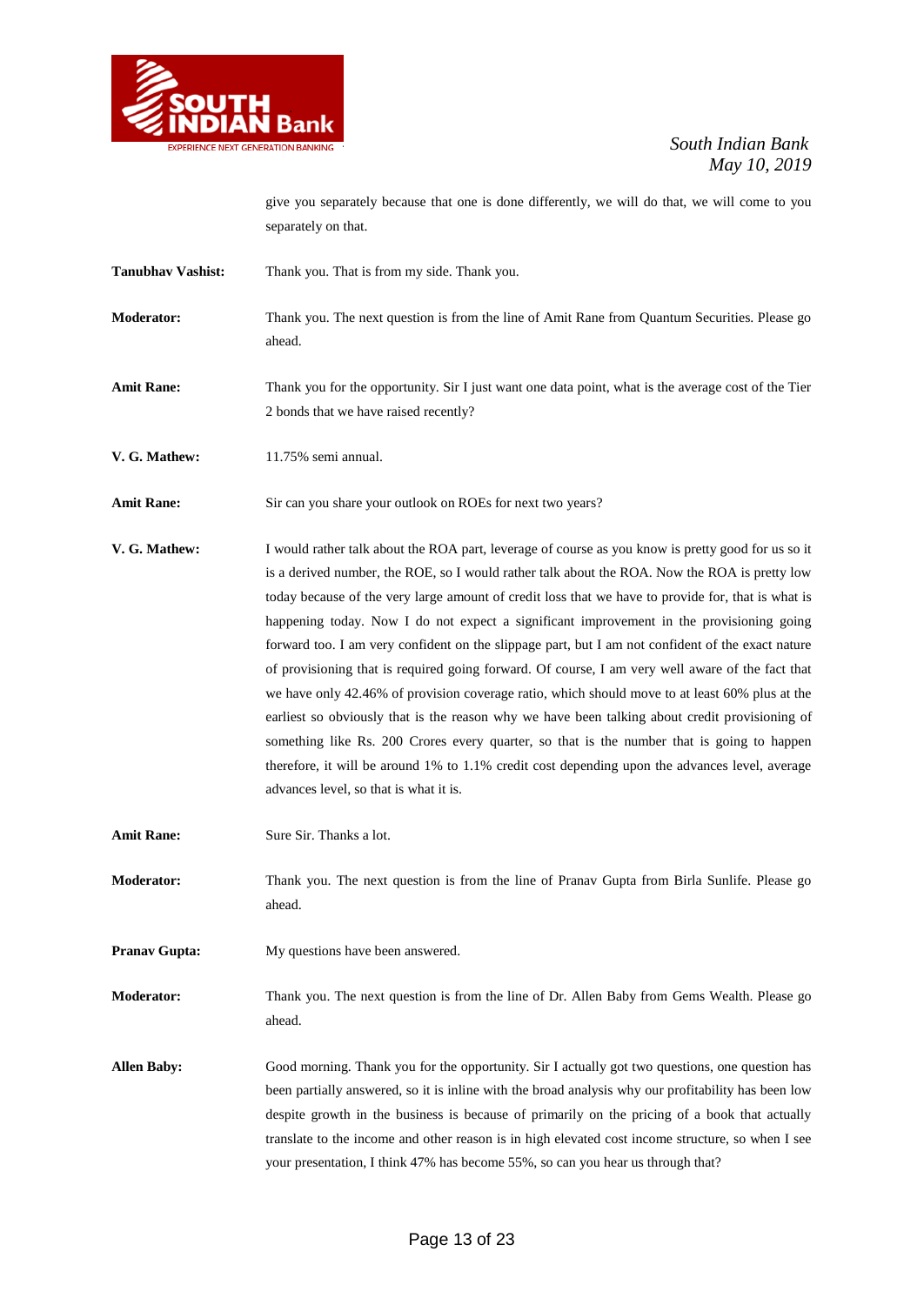

- **V. G. Mathew:** When it comes to cost income ratio typically it used to be an income side issue and not on the cost side because finally the income gets affected by the treasury performance. This is what happens typically like unfortunately last one year if you look at it, barring this quarter we have not been able to do very well on the treasury side because of the relatively flat market position, so that alone will took the cost to income ratio from 47% to 54%.. Having said that, I must also admit the fact that the cost structure also has increased a little bit because the employee cost has gone up, disproportionately I would say slightly because of the gratuity incidence and also the DA and all those things and also the need to talk of the pension fund, so with all these things overall staff cost is also on the higher side and staff cost is the largest cost for us, so obviously these are the numbers which have impacted the cost income ratio and with a steady performance from the treasury and even a normal return, normal NIM environment we should be able to achieve a cost income ratio, which is around 54 or even slightly less than that.
- **Allen Baby:** Thank you for that and on the primary part, do we have any structural pricing issue with the book, it is probably a large chunk of fixed rate assets or something like that?
- **V. G. Mathew:** That is not there, but it is all about, I told you structurally if it is there yes, I would say that, one or two small things are there, that is the retail loans we want to work on the strong belief that we want to be a retail-banking powerhouse. When we embarked on that mission, we were quite aware of the fact that the high-quality retail assets will obviously be NIM negative and therefore the liability side, CASA side has to improve simultaneously. This is what we were working on, what was the plan on which the whole structures was built. The fact remains that CASA has been growing and growing better than the deposits and CASA ratio has improved from sub 20 to 24 plus today and it may improve to around 25 during the course of the year, that is what we are looking at, but if you look at the CASA growth, it is around say 13%, 14%. While the retail loans are growing at 34% and retail loans are no longer a small number, it is a 29% of the book, so obviously some more improvement has to happen on the CASA side that is one side. Secondly, it is not about the structural part of the loan book, but it is more about a mindset, for example, we are extremely cautious on the risk side today for two reasons. One is we are just coming out of the biggest problem that we were facing all along that was the large corporate NPA and we have cleaned up that book and we can also see from the SMA-2 numbers and things like that or even rating numbers that we are really on a strong footing on that side, but then we are extremely careful that the MSME, the agri, the retail that should remain just as high quality as it used to be earlier, so therefore there is always an orientation to us in a higher collateral security etc., which immediately impacts on the pricing. This is what is happening, so now that we are on a completely centralized platform, now that we are quite, well controlled on the risk side and we have a lot of analytics information coming in everyday and there are vertical heads who are supposed to follow up each one of these things and we have a very strong credit monitoring and recovery department and also a credit collection hub, which is running very effectively we believe that we can start a little bit more aggressive on the underwriting side and therefore we can look at a slightly better pricing, this is what we are working on.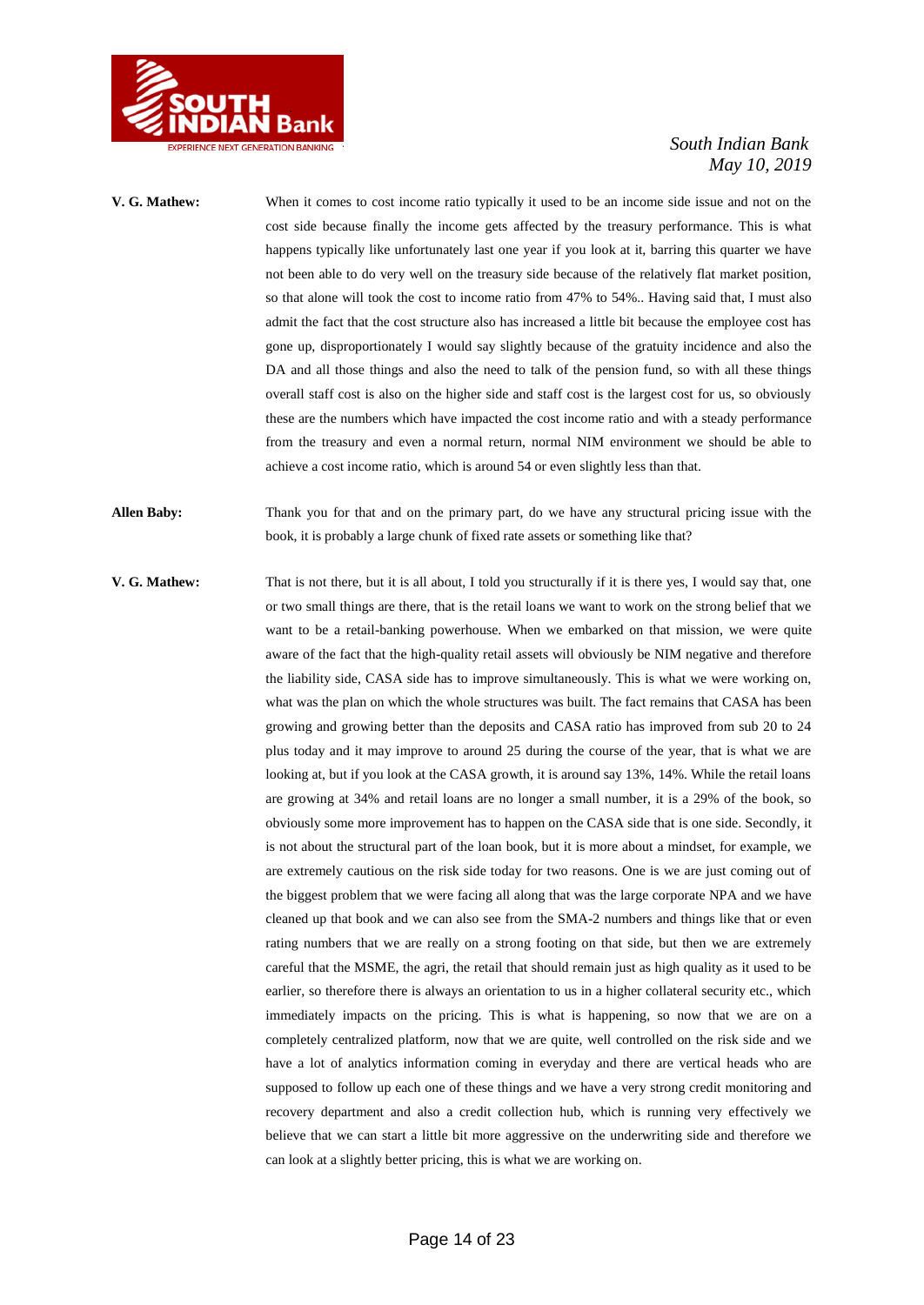

| <b>Allen Baby:</b>    | Thank you so much Sir for the very detailed answer. I think it would rather help every investor<br>now to know these two points. Thank you so much.                                                                                                                                                                                                                                                                                          |
|-----------------------|----------------------------------------------------------------------------------------------------------------------------------------------------------------------------------------------------------------------------------------------------------------------------------------------------------------------------------------------------------------------------------------------------------------------------------------------|
| <b>Moderator:</b>     | Thank you. The next question is from the line of Saurabh Dhole from Trivantage Capital. Please<br>go ahead.                                                                                                                                                                                                                                                                                                                                  |
| <b>Saurabh Dhole:</b> | Thank you so much. Just a couple of questions, on slide number 45, the active debit cards have<br>fallen sequentially from 4.3 to 3.8, why would that be? 4.3 million to 3.8 million?                                                                                                                                                                                                                                                        |
| V. G. Mathew:         | At the end of the year, we have been doing a lot of replacement of old magnetic cards to EMV<br>chip cards, so what happens there is many old customers who are not using these card for quite<br>sometime, we have not given them substitute card unless they ask for that, so there is a gap now,<br>so we are waiting for the request and may be over a period of time it will gradually increased<br>now, this has come because of that. |
| <b>Saurabh Dhole:</b> | Okay and on your number of employees there is a sequential fall and there was a reduction in the<br>total number of employees during the quarter, is it primarily because of retirements?                                                                                                                                                                                                                                                    |
| V. G. Mathew:         | Yes, there is a slight mismatch, new people will be joining very shortly, some batches are already<br>running in a institute where the probationers are completing their training and when they all on-<br>boarded they are still on a different platform then that also will get corrected.                                                                                                                                                 |
| <b>Saurabh Dhole:</b> | I am just coming back to the corporate slippage that educational institution how well are we<br>covered from there?                                                                                                                                                                                                                                                                                                                          |
| V. G. Mathew:         | We are extremely well covered because the primary security itself will be more than twice the<br>loan amount, because it is a medical college and dental college,                                                                                                                                                                                                                                                                            |
| <b>Saurabh Dhole:</b> | Do we have any land banks?                                                                                                                                                                                                                                                                                                                                                                                                                   |
| V. G. Mathew:         | We have got the institutions, properties, everything including the land, building, the machinery<br>everything is available to us that is one side of it, apart from that we have got primary collateral<br>security by way of land and completely free sizable vacant land right in the city of Trivandrum,<br>which is also very close to the value of the loan itself on a very conservative basis.                                       |
| <b>Saurabh Dhole:</b> | All securities, which you include, have cover of two times?                                                                                                                                                                                                                                                                                                                                                                                  |
| V. G. Mathew:         | More than two times.                                                                                                                                                                                                                                                                                                                                                                                                                         |
| <b>Saurabh Dhole:</b> | But off late it seems some of the banks, who had land banks recovered from some of the builders,<br>the plan is to devalue those on their books and bring it down to zero over a course of three, four<br>quarters, but do you think you will also have to do this once you get charge, once you get<br>possession of this land bank?                                                                                                        |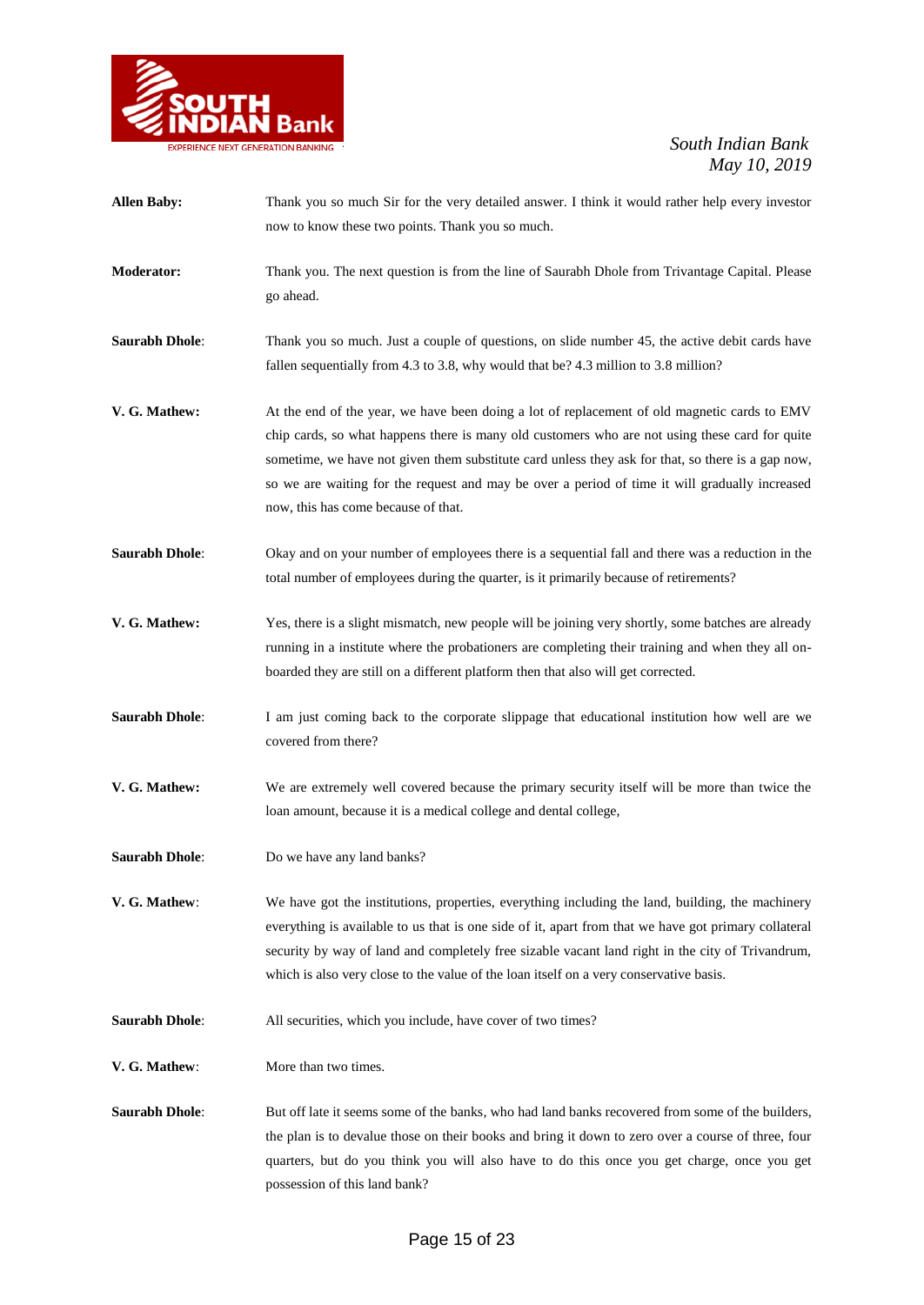

| V. G. Mathew:         | We do not think so. In fact, we have also been encouraging him off lately to dispose of this land<br>and square up the loan straight, which he can do, but I think there are also hoping that they would<br>be getting the license to continue that is number one. Number two, I think there are some people<br>who are interested in joining him and taking over the college, so some these discussions are<br>going on at the moment. We are not looking at loss scenario at all here. |
|-----------------------|------------------------------------------------------------------------------------------------------------------------------------------------------------------------------------------------------------------------------------------------------------------------------------------------------------------------------------------------------------------------------------------------------------------------------------------------------------------------------------------|
| <b>Saurabh Dhole:</b> | Just one last question. I do not know if you have already discussed it, but there is in a very<br>sudden rise in the gold loan book in the last one year especially in the last Q3 and Q4, sharp<br>surge in gold loan, so any reason for that?                                                                                                                                                                                                                                          |
| V. G. Mathew:         | There was also a purchase of gold loan because when the NBFCs were facing liquidity issues,<br>they were willing to sell it at a price, which was acceptable to us, so we have taken certain<br>purchase portfolio as we have mentioned in the last quarter that is the only one change.                                                                                                                                                                                                 |
| <b>Saurabh Dhole:</b> | And how big was that book?                                                                                                                                                                                                                                                                                                                                                                                                                                                               |
| V. G. Mathew:         | I can mention that. That is the entire purchase portfolio not only just gold, all together it is around<br>Rs.1000 Crores today.                                                                                                                                                                                                                                                                                                                                                         |
| <b>Saurabh Dhole:</b> | And this is just one NBFC?                                                                                                                                                                                                                                                                                                                                                                                                                                                               |
| V. G. Mathew:         | No, it is not one NBFC. It is from people who are very well known to us and where we are very<br>sure about the portfolio that we have purchased, it was Rs.1300 Crores total and I am not talking<br>about gold it was also gold plus small amount of LAP and housing loan that is all, but that is<br>today only Rs.1000 Crores, Rs.300 Crores has already repaid.                                                                                                                     |
| <b>Saurabh Dhole:</b> | Gold plus LAP all this amounts to about Rs.1000 Crores?                                                                                                                                                                                                                                                                                                                                                                                                                                  |
| V. G. Mathew:         | Yes.                                                                                                                                                                                                                                                                                                                                                                                                                                                                                     |
| <b>Saurabh Dhole:</b> | Thank you so much Sir.                                                                                                                                                                                                                                                                                                                                                                                                                                                                   |
| Moderator:            | Thank you. The next question is from the line of Vinayak Kanvinde from Silver Arch Capital<br>Partners. Please go ahead.                                                                                                                                                                                                                                                                                                                                                                 |
| Vinayak Kanvinde:     | I have two questions. One is on if you could throw some light if you have already talked about it<br>earlier, on the SMA to advances, I just wanted to understand what is the overall percentages of<br>these advances as a percentage to of the total advances that you have?                                                                                                                                                                                                           |
| V. G. Mathew:         | It is 1.71.                                                                                                                                                                                                                                                                                                                                                                                                                                                                              |
| Vinayak Kanvinde:     | How has this trend been for the last eight quarters?                                                                                                                                                                                                                                                                                                                                                                                                                                     |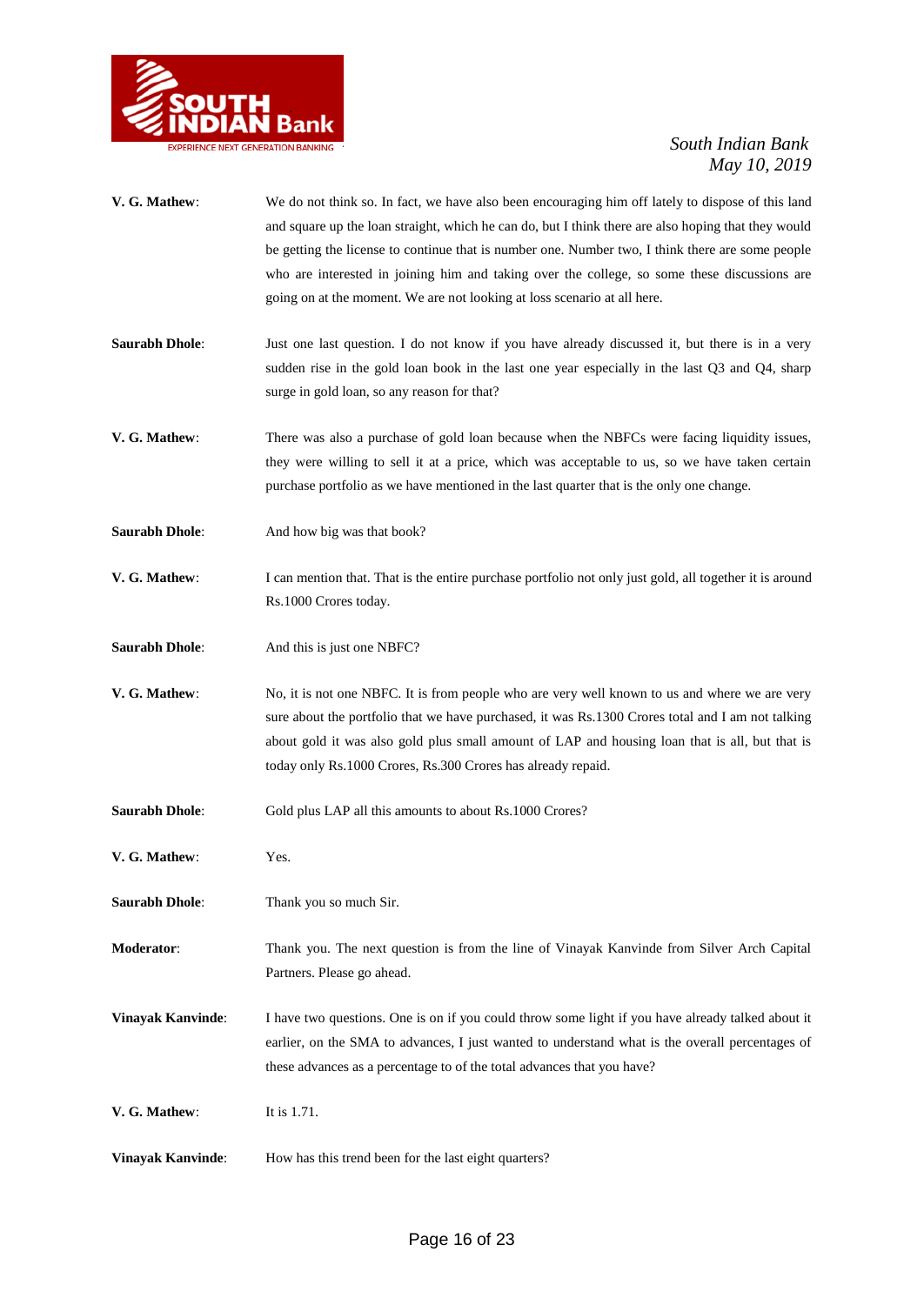

- **V. G. Mathew**: I will just read out one minute. Our SMA 2 portfolio was 5.95% on March 31, 2015, it was 7.38% in March 2016, it became 4.28% in March 2017 and became 2.20% in March 2018 and now it has come down to 1.71%.
- **Vinayak Kanvinde**: So, breakup of this largely pertains to which segment, all SME predominantly or agri predominantly?
- **V. G. Mathew**: One thing I can tell you is, I can give you one breakup that is above Rs.100 Crores, for example the large corporate loans it is 0, Rs.50 Crores to Rs.100 Crores also it is zero, Rs.25 Crores to Rs.50 Crores there are only two accounts with balance of Rs.98 Crores, Rs.5 Crores to Rs.25 Crores which is what we called the typical MSME plus the mid corporate, there are only 44 accounts with the balance of Rs. 346 Crores, now less than Rs.5 Crores that is where the larger distributed numbers are coming that is 3264 accounts covering Rs.647 Crores.
- **Vinayak Kanvinde:** One more followup question with respect to you touch upon, while earlier in terms of return on assets, if you look at the trend of return on assets from 2017 which was the strongest at around 0.7, now this quarter we have down to about 0.3% plus between 0.3% and 0.4%. On a yearly basis, we are in the range of 0.43%, 0.45%, how long would it be before you reach respectable numbers of 0.75% to anywhere close to 1% on the return on assets?
- **V. G. Mathew**: It all depends only on one number. As far as operating profit is concerned, it will consistently improve, we have no doubt in it and that has been the trend barring this year when the treasury contribution came down significantly, but we believe it is our one off kind of a situation, treasury also will come back to a normal contribution of around Rs. 250 Crores to the annual balance sheet. This has been the case earlier and it will come back to that. Once it does as far as operating profit is concerned there will be a decent growth at all times. What we are not able to help is the provisioning part, so provisioning is coming to there was a time and the total loan loss provision used to be just about Rs.100 Crores, Rs.120 Crores even in 2011, 2012 that was the position, today we are talking about Rs. 1000 Crores and that is why the difference is coming. So, if you just assume that this heavy provisioning has to continue for a few more quarters until the provision coverage ratio improves to something like 60% then the ROA will just start improving even today if you remove the provision automatically the ROE improves.
- **Vinayak Kanvinde**: Right, but then it chicken and egg situation, because the provisions just keep happening so my question is therefore are we above the hump in terms of having the provisions because your run rate continues to be maintained 250 is what you are guiding for right, the provisions for FY2020 as well?
- **V. G. Mathew**: That is we are talking about the NPA that is NPAs will come in around 250 and with the kind of recoveries which are coming in, we are talking about Rs.500 Crores attrition in a year it was much more than Rs. 1000 Crores every year, it is the first, we are talking about Rs. 1600 Crores in 2016, Rs. 1700 Crores in 2017, Rs. 1800 Crores in 2018, this is the kind of numbers that has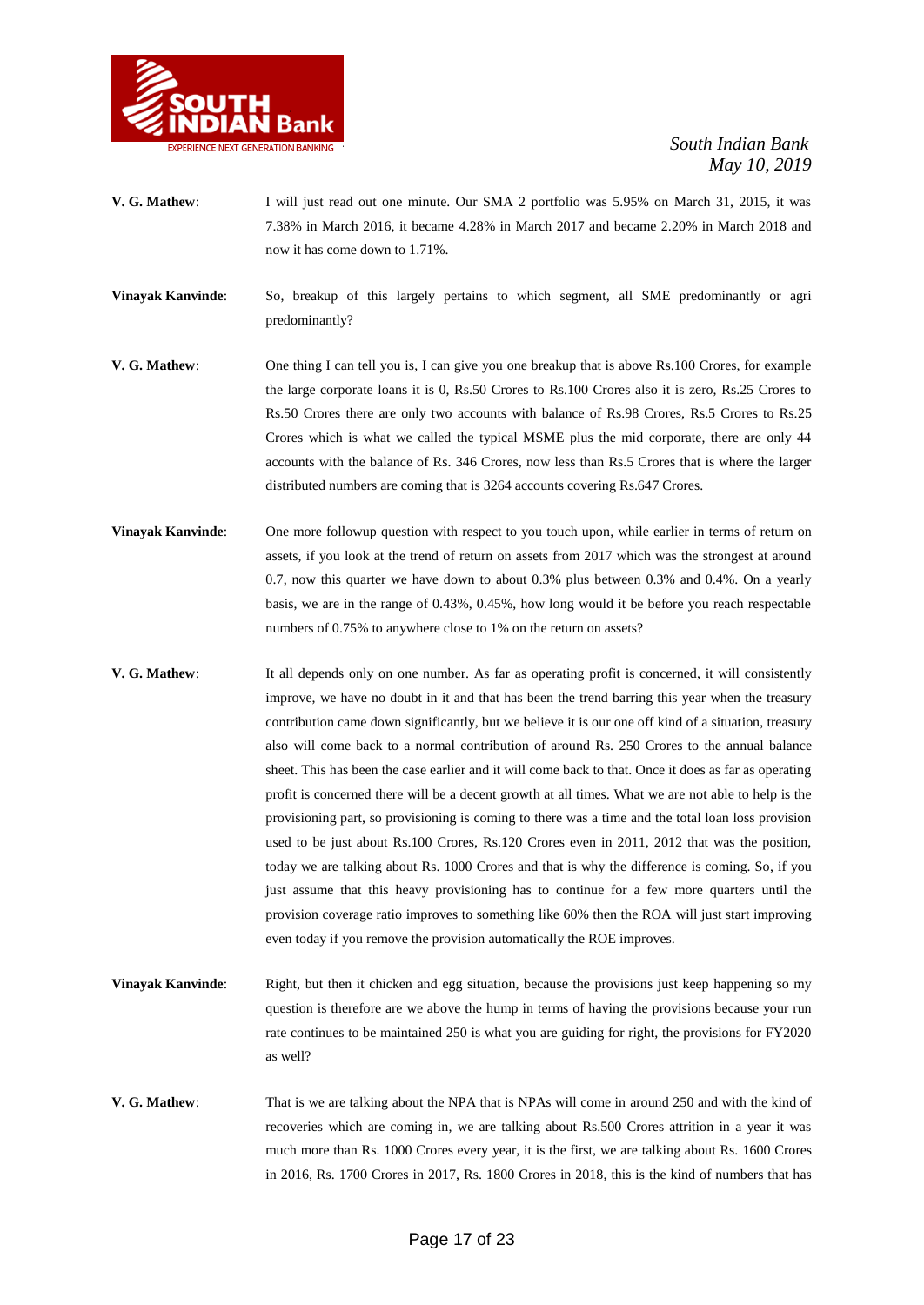

been coming in, it will all go down now going forward, so the corporate path is over, so therefore the recognition is over, now what is not over, is about the provisioning part, so that we will have to continue for a very short period now that we have almost reached the end of it.

**Vinayak Kanvinde**: Just one last question if I may squeeze, on the slide #21, this may be a housekeeping question, you have less than Rs. 5 Crores to more than Rs. 100 Crores breakup or given on number and value, the average on each category comes much lower than the advances number, so does that imply most of these are two, three or four year vintages which therefore are giving the average numbers, is that fair you can say?

- **V. G. Mathew**: Please give us a moment. Could you explain the last part of the questions, we are on the slide #21?
- **Vinayak Kanvinde:** Basically, if I look at more than Rs.100 Crores on Rs. 12000 Crores advances basically 314 accounts you have, so on an average this is much lower it is like Rs.15 Crores, Rs.18 Crores probably is the average, so just wanted to ask whether because these advances are given one, two, three years ago and therefore they have fallen off and therefore the average is lower, is that how it was because the same case of Rs. 2500 Crores and Rs. 525 Crores as well, so that was the first question. Second question if I may ask on the this slide is, there is a sharp decrease in the number of accounts between December and March from 381 Crores, I am talking about more than Rs.100 Crores, from 381 Crores to 340 Crores?
- **V. G. Mathew**: That is true. One of the things that we are doing is the only portfolio which has been giving some trouble seriously was the Rs.100 Crores and above portfolio, there has been very sustained effort and bringing down the individual exposures, now I am not exactly saying that this is the average ticket size is exactly correct that I will not comment that at the moment, what I can tell you is the top accounts if you see there, we had exposures as big as Rs.300 Crores, Rs.400 Crores in certain cases or slightly more than that in some cases where we have been able to bring it down to more than 50% of that or may be closer to Rs.150 Crores today, so there is a sustained effort that has been going on in terms of reducing the exposure in these accounts that is there that is going on very regularly and that is also helping us quite a lot and the more important thing is what you can see is over the last year and if you take several years back also this portfolio has not been growing significantly. In fact, actually there are repayments coming in we are just about filling in that portion may be diversifying into another account in the same sector that kind of thing, but otherwise we are not giving money to the same people quite a lot that is that we have been trying to do in that sector number wise we will once again check and tell you the exact position.

**Vinayak Kanvinde:** Thanks. No more questions.

**Moderator**: Thank you. The next question is from the line of Tushar Sarda from Aetna Investments. Please go ahead.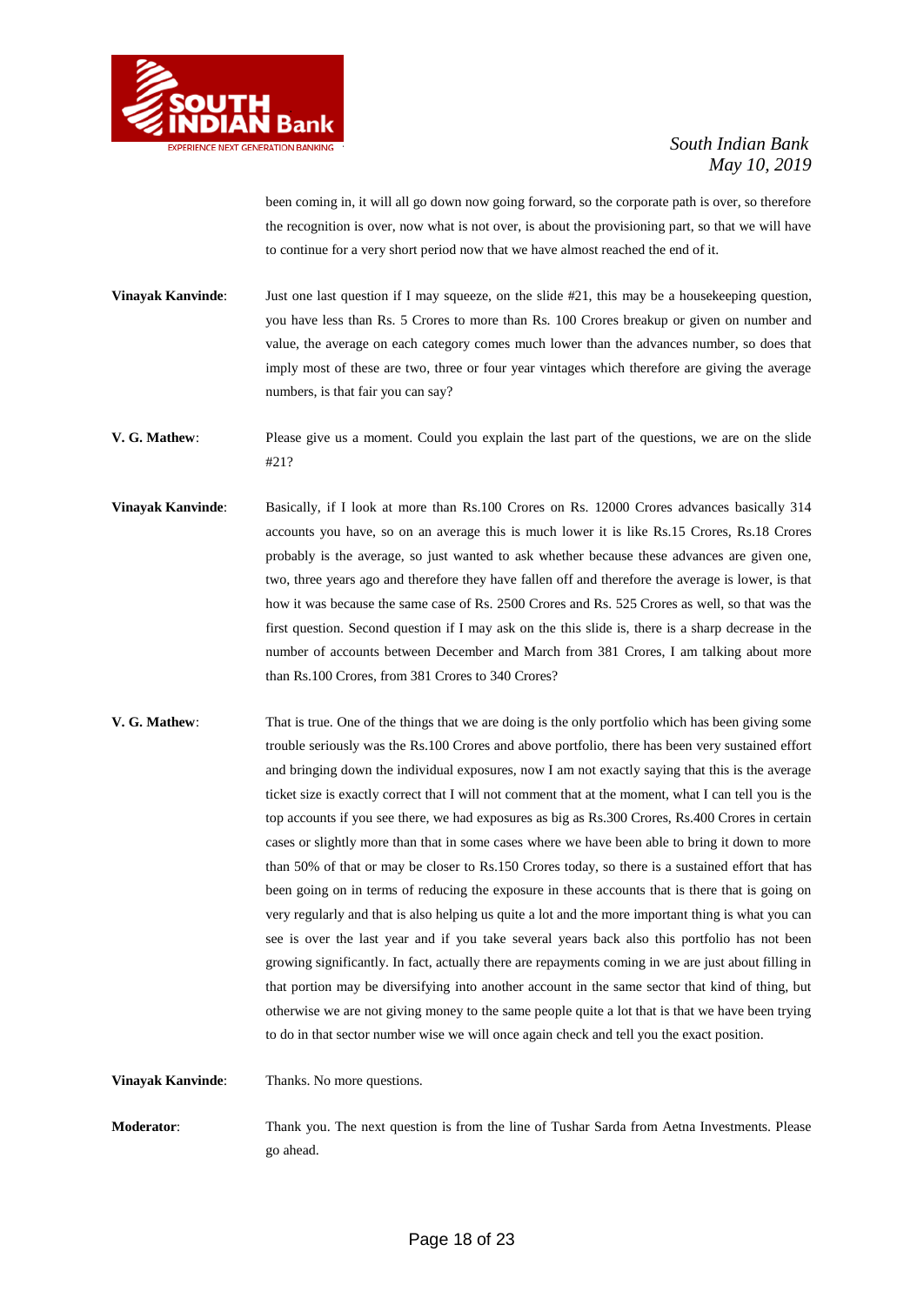

**Tushar Sarda**: Thank you for the opportunity and my apologies in advance for some of the comments and questions that I am going to make. It is more my frustration on misplaced faith in the management and assessment of the management performance. You have been talking of your performance, now the first thing is your preprovision operating profit that has fallen from Rs.1480 Crores to Rs.1240 Crores this year, which is irrespective of NPAs Rs.250 Crores, this fall is quite a lot. You have the lowest ROA in spite of no real NPA problems now and therefore you are not talking of ROA target, two years ago you had said that you would do 1% plus ROA. Your NIM is lowest at 2.4% amongst all private banks and you have the lowest CASA and lowest lending yields, you borrowed Tier 2 capital at 11.75% and you are lending at 9% I mean I really do not know what is your plan to improve the functioning of the bank. Thank you.

**V. G. Mathew**: To come to the first point that is operating profit, operating profit between the two years, the difference is Rs. 242 Crores precisely. Now the explanation is treasury, which had Rs.180 Crores last year has contributed Rs. 120 Crores this year. There is a decline of Rs. 60 Crores. We had a sell off priority sector lending loans that is about Rs. 89 Crores income we could get last year, we were definitely looking at even now priority sector loans to sell, but the market is not available for that therefore it has come down to Rs. 32 Crores there is a decline of Rs.57 Crores in that. Other one offs were around Rs. 86 Crores last year, this year it is only Rs. 25 Crores there is a difference of Rs. 61 Crores, so on the income side, there is a decline of Rs. 178 Crores and on staff cost there is an increase of Rs. 108 Crores around, some of which is as I mentioned sometime back slightly on the higher side and because of incidence of higher gratuity, filling up of some of the pension funds because of the interest rate difference, so the total divergence can be easily explained by these two numbers. Now on each one of them we are seeing an improvement and we are working on it. Treasury, this year is definitely expected to do much better than last year because interest rate scenario is definitely more positive for treasury part of it. Priority sector lending certificate is an opportunity available, we are ready for that but then it all depends on the market, we are not sure about it, but instead of that at least on the income side, we are expecting significant gains to come from the insurance for which we have done many tieups and all those things are giving a better traction on the ground. We have done that in the last one year and there is definitely improvement on the life insurance side, it is giving us improvement there, our technology and technology based products are giving us higher income that we have mentioned and similarly we are also expecting some interest on the IT refunds during this year. As far as the staff cost is concerned, we believe this kind of one offs are not coming, therefore we believe that the operating profit will continue to increase in a normal manner that is the first part of it. Now the second part as far as the ROA is concerned.

**Tushar Sarda:** None of the other banks have seen a fall in operating profit, yours is the only banks, which has seen 20% fall in operating profit, when you are trying to justify with all this reason?

**V. G. Mathew:** Now we are giving you the explanation of what happened.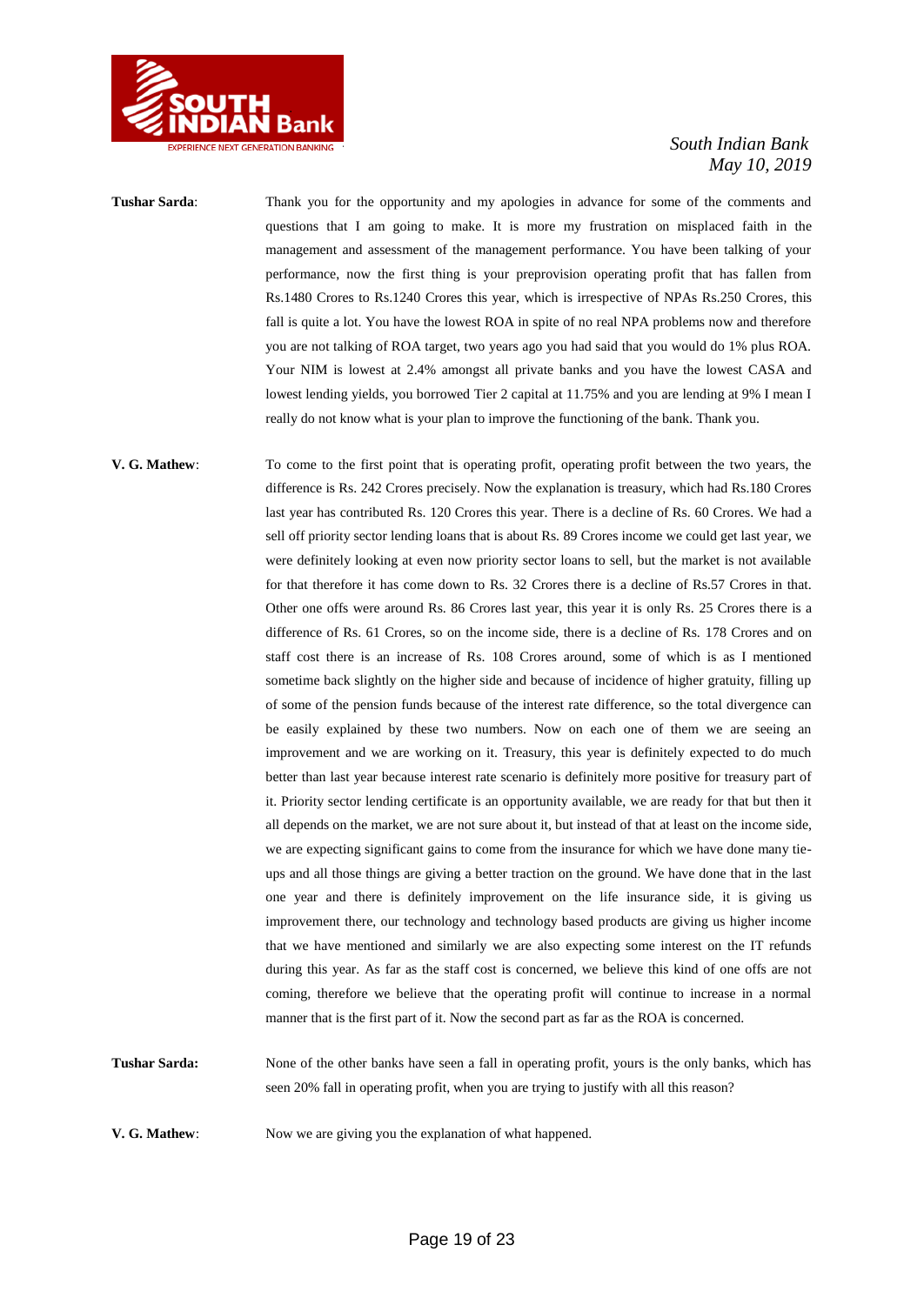

- **Tushar Sarda:** You can give explanation but the fact is I have figures of all the banks in front of me and nowhere I have seen 20% fall in operating profits, you are not even talking of the NPAs or the provisioning part, so at the operating level itself the performance is down by 20% which is really difficult to justify whatever means you want to say and these are the growth in the balance sheet, deposits have grown from Rs.72000 Crores to Rs.80000 Crores in spite of that PPOP has fallen by 20%.
- **V. G. Mathew**: That is what I mentioned the PPOP has been impacted only by certain things, which are one off, related to this year

**Tushar Sarda:** You have to appreciate 20% is a huge fall, it is not even flat, actually degrowth.

**V. G. Mathew**: We appreciate that that is one of the reasons why we mentioned that at the outset itself, it is there and we are also explaining why it is so and why we are expecting that the position will improve going forward.

**Tushar Sarda:** Okay.

**Moderator**: Thank you. The next question is from the line of Haresh Kapoor from IIFL. Please go ahead.

**Haresh Kapoor**: Lastly from my end I think just on the margin side, if you could just give some colour how we are in terms of FY2020, we have been kind of targeting a higher number than what we are reporting, so what is the expectations there for FY2020?

**V. G. Mathew**: On the NIM as we mentioned we are working on three, four areas. One of course is even on the purer credit side whether now that we are having a fully centralized platform and we are fully on a committee based approach whether we can take slightly less collateralized kind of loans as compared to what we have been doing today, for example as we mentioned in the case of many areas, many of the traders and segments like that we are insisting on 100% collateral security, so instead of that we may be looking at a lower value going forward that is one side and we have the capacity to manage that kind of the portfolio because of the centralization that is available for the entire underwriting one side, second because of the collection hub that is functional, the recovery and monitoring department which is able to now reach out to many of the customers very easily, so we are in a position to look at this in a slightly more relaxed manner as unlike what we have been doing earlier that is one side of it. Second side as we have said on the liability side, it is important that we do not depend on purchase liabilities to the extent that we are dependent upon this year and that alone has created a 50-basis change as far as the purchase liabilities are concerned, so that we are try to reduce by going in for more retail loans that is one. Thirdly, the CASA ratio we are trying to improve. CASA growth is even today at a reasonably respectable rate of 24%. We are trying to improve that also. So, with these things we expect there will be improvement in the margin. The other side is that which is a benefit that is likely to approve to us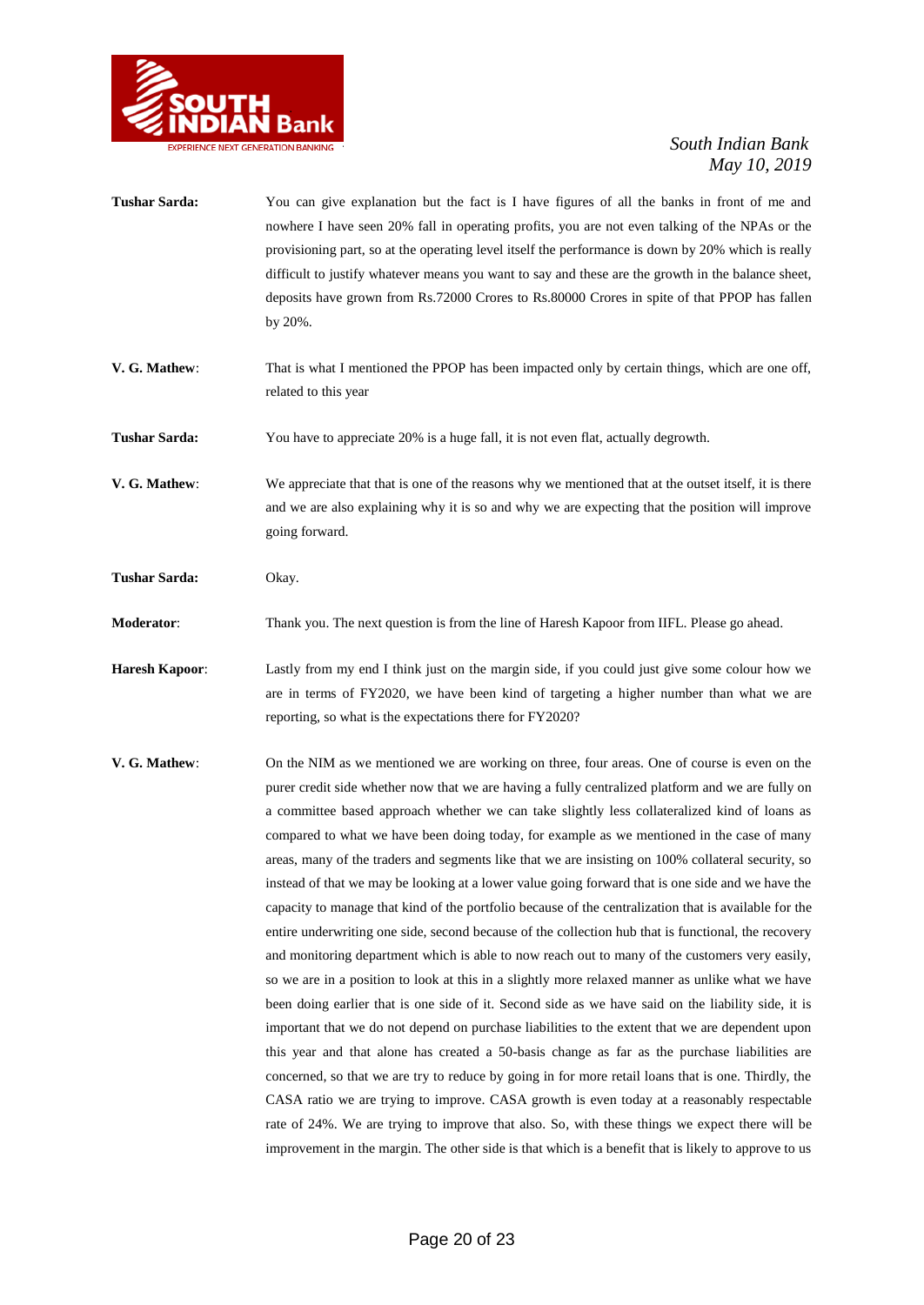

that is the large NPAs which you are coming up earlier, which impacted the interest by way of write downs will not be there going forward.

- **Haresh Kapoor**: Sir just after doing this maths that is just mentioned on these variables, what would be the range that FY2020 would setup like?
- **V. G. Mathew**: We are looking at least 15 to 20-basis points improvement.
- Haresh Kapoor: From the total number of 2.4, from which number are you looking at 15-basis change?
- **V. G. Mathew:** Today in any case because it is not very correctly talk about 2.65, so we should be talking about 2.5 and may be another 15-basis therefore we are talking about 2.65.
- **Haresh Kapoor**: 2.65 for the entire year that is FY2020?
- **V. G. Mathew**: That is what we are looking at.
- **Haresh Kapoor**: Thank you Sir. Good luck.
- **Moderator**: Thank you. The next question is from the line of Pranav Gupta from Birla Sunlife Insurance. Please go ahead.
- **Pranav Gupta:** Just for clarification, you said you borrowed two bonds at 11.75 right?
- **V. G. Mathew**: Our borrowing is for the Tier 2 bond.
- **Pranav Gupta:** Tier 2 at 11.75 semiannually?
- **V. G. Mathew**: Yes.
- **Pranav Gupta:** Thank you.
- **V. G. Mathew**: It is Tier 2 bonds basically comprising Tier 2 bonds not for funding the liability, basically for shoring up capital.
- **Pranav Gupta:** Thank you.
- **Moderator**: Thank you. The next question is from the line of CG Philip from AXA Securities. Please go ahead.
- **CG Philip**: Good morning Sir. I had this question what kind of retail loan book growth that we could see in the next couple of years and could we chosen by which particular segment?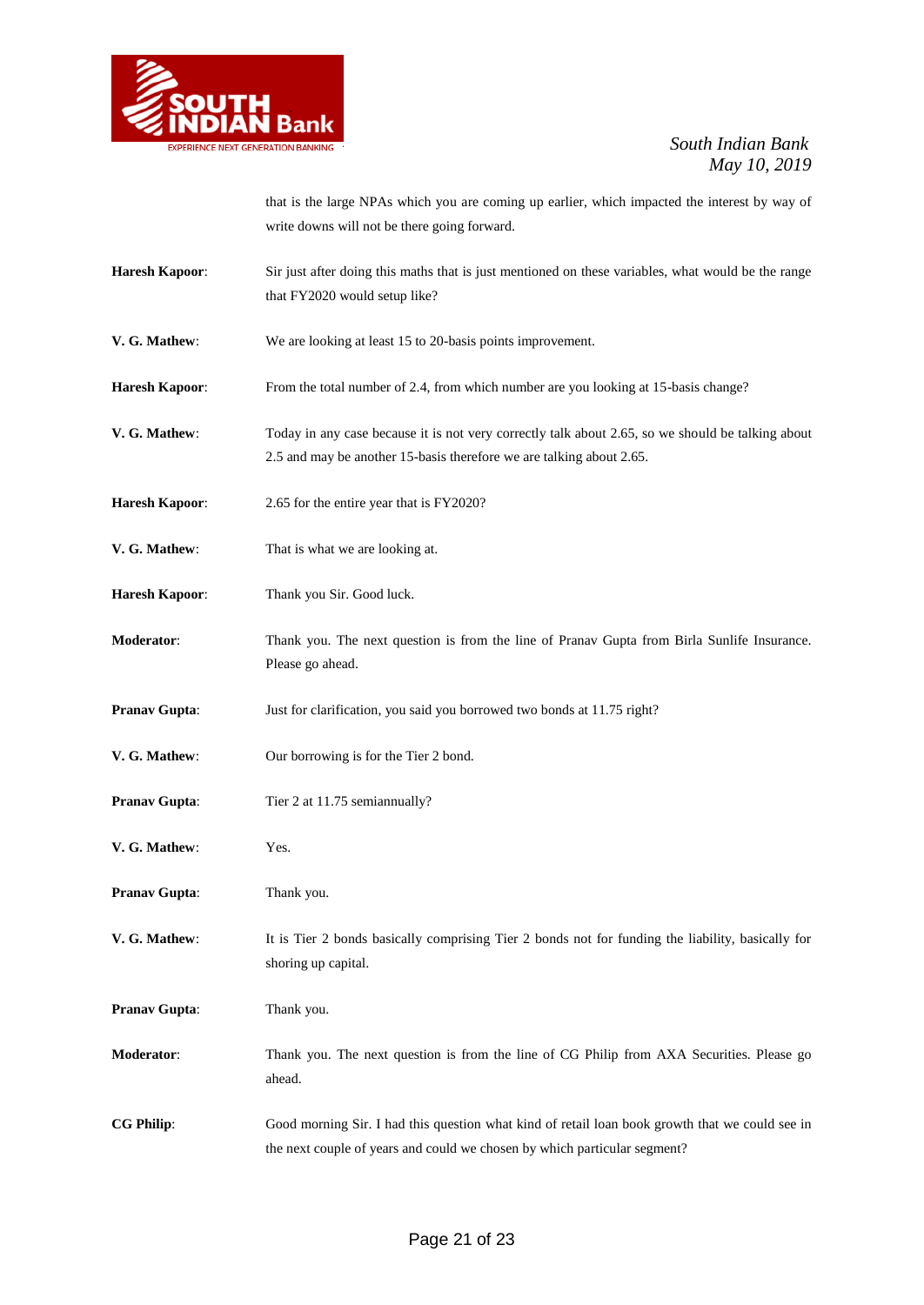

**V. G. Mathew**: The retail growth will continue to be more than 30%. Retail will grow at more than 30%, which is 29% of the book today it will grow at more than 30%, MSME will grow at around 20% and agri will grow at around 15% to 20% because the last two centralized was agri and therefore we are expecting there will be some more lag before the full swing comes in, so the target growth rate otherwise is around 20%, so agri which is around 14% of the book will grow at around 15% to 20% and the mid corporate that is Rs. 25 Crores to Rs.100 Crores that also will grow at around 20% while the top syndicated debt etc., there may not be any growth at all in fact there could be repayments.

**CG Philip**: Thank you Sir.

- **Moderator**: Thank you. The next question is from the line of Neha Ganatra from Neha Ganatra from Shubham Ventures. Please go ahead.
- **Neha Ganatra**: On the outstanding security receipts and how much provision you have provided as of now or any further provisions you need to provide?
- **V. G. Mathew**: SRs are 1285 in terms of book value, provisions are Rs. 279 Crores and net asset value therefore is Rs.1006 Crores. We had an incidence of high provision of around Rs. 250 Crores on one tranche, what we sold out in March 2017, Rs.1776 Crores which we sold out in 2017 we had incidence of higher provision in September 2017. Now we are not sure it is already carrying more than 50% provision is available on that portfolio, but still because there are certain IBC accounts in that and where the resolution pattern is not fully clear to us, what exactly would be the position on that we are not clear at the moment. The worst-case scenario is the incidence of provision on that.
- Neha Ganatra: Normally we are planning to provide also on that side?
- **V. G. Mathew**: We have to provide for the entire one, if there is an incidence, but we are very keenly watching, we are viewing that portfolio, we are also trying to understand from the rating agencies who are evaluated, how they look at it and we will accordingly make provision, there is no other way, whatever provision is there, that is what we have made in September 2017, we will do that if it is required.

**Neha Ganatra:** Thank you.

- **Moderator**: Thank you. Ladies and gentlemen that was the last question for today. I would now like to hand the conference over to Mr. V.A. Mathew for closing comments.
- **V. G. Mathew**: Thank you very much. Thank you very much for your active participation. We hope we have explained the position clearly. In case there are any further clarification that is required, please contact us specifically the CFO or DGM, Investor Relations. Thank you.